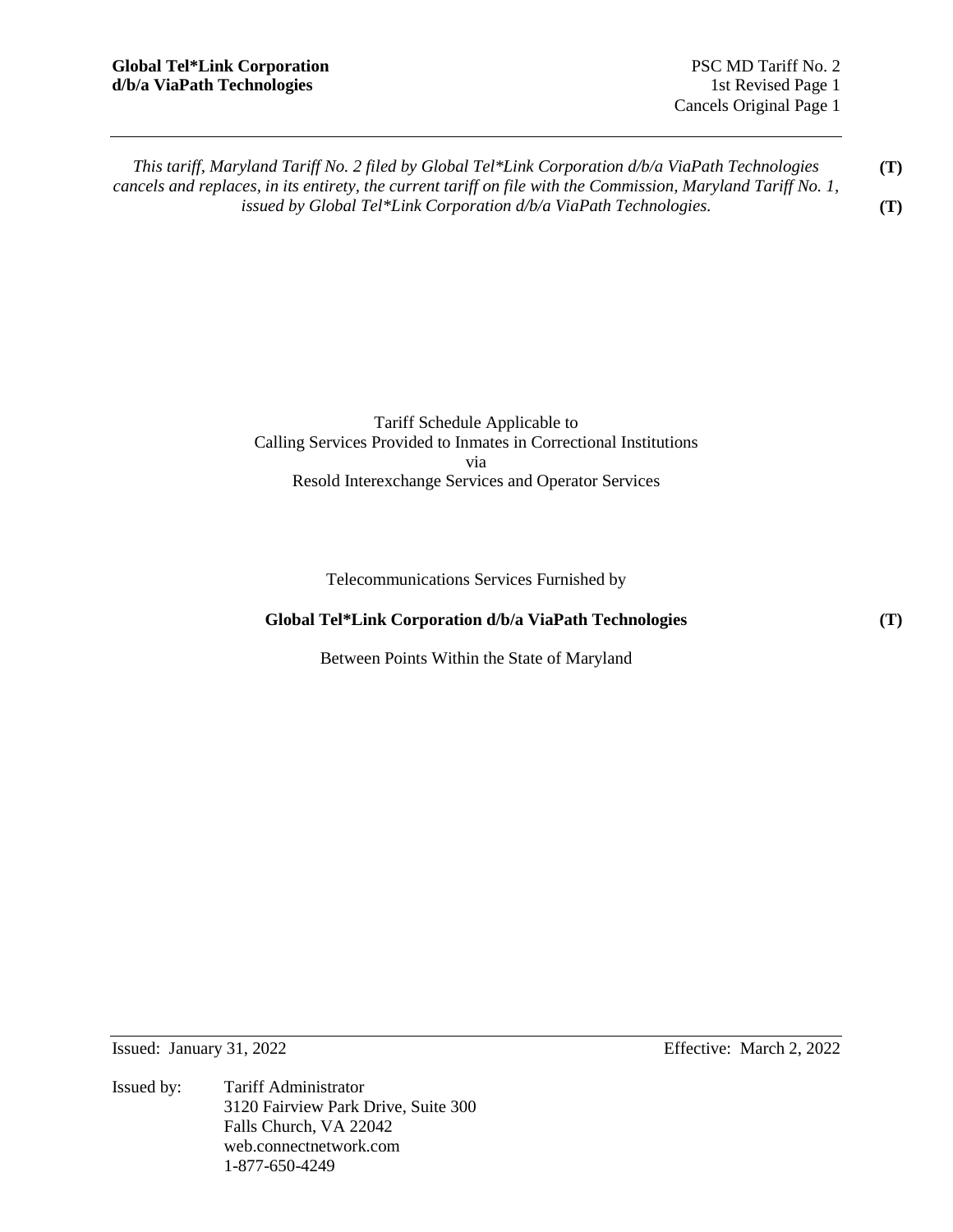## **TARIFF FORMAT**

- A. **Page Numbering** Page numbers appear in the upper right corner of the page. Pages are numbered sequentially. However, new pages are occasionally added to the tariff. When a new page is added between pages already in effect, a decimal is added. For example, a new page added between Page 14 and 15 would be 14.1.
- B. **Page Revision Numbers** Revision numbers also appear in the upper right corner of each page. These numbers are used to determine the most current page version on file with the Commission. For example, the  $4<sup>th</sup>$  revised Page 14 cancels the  $3<sup>rd</sup>$  revised Page 14.
- C. **Paragraph Numbering Sequence** There are various levels of paragraph coding. Each level of coding is subservient to its next higher level:

2 2.1 2.1.1 2.1.1.1

D. **Check Sheets** - When a tariff filing is made with the Commission, an updated Check Sheet accompanies the tariff filing. The Check Sheet lists the pages contained in the tariff, with a crossreference to the current revision number. When new pages are added, the Check Sheet is changed to reflect the revision. An asterisk designates all revisions made in a given filing (\*). There will be no other symbols used on this page if these are the only changes made to it (i.e., the format, etc. remain the same, just revised revision levels on some pages.) The tariff user should refer to the latest Check Sheet to find out if a particular page is the most current on file with the Commission.

Issued: January 31, 2022 Effective: March 2, 2022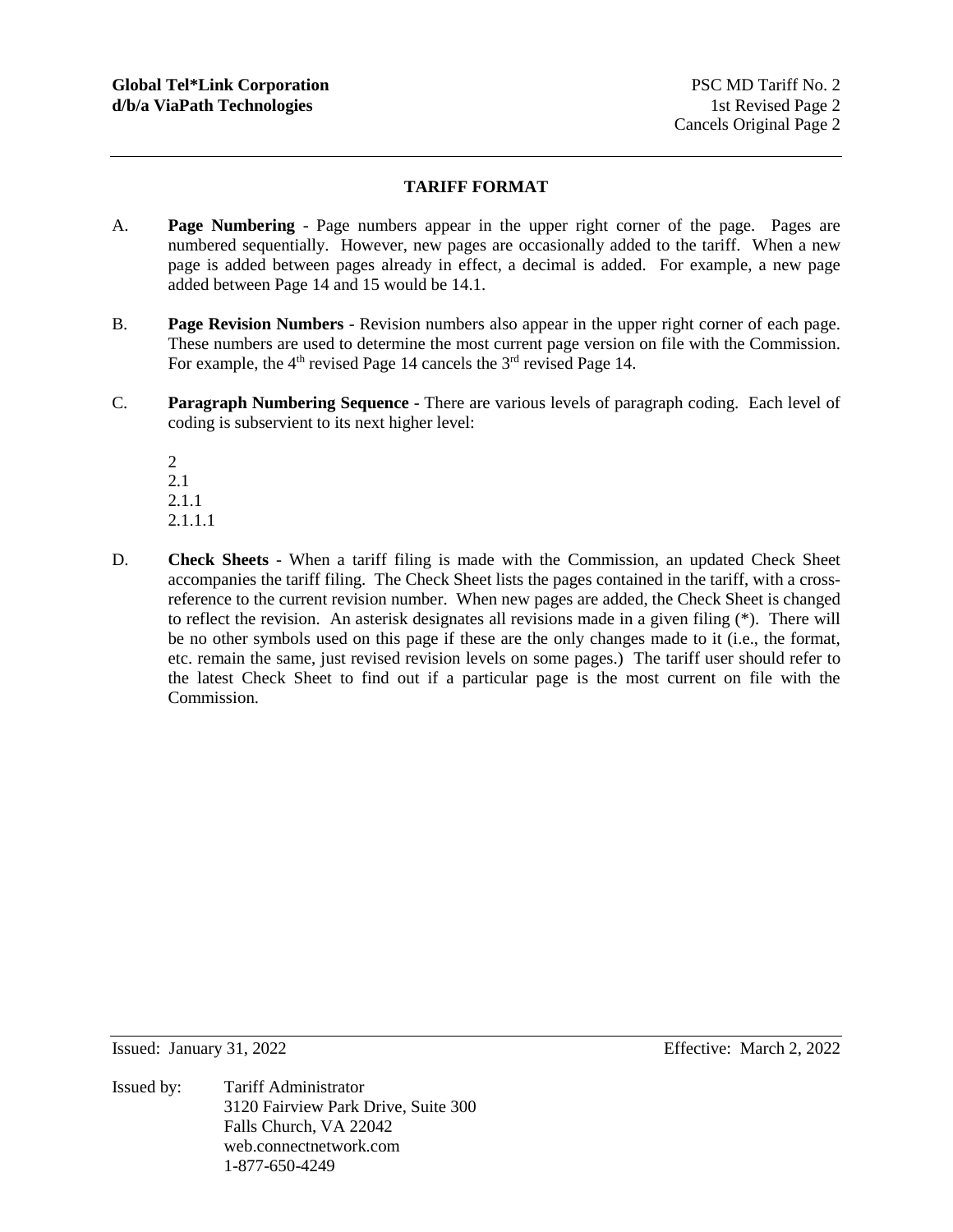## **CHECK SHEET**

Sheets 1 through 40 inclusive of this tariff are effective as of the date shown at the bottom of the respective sheet(s). Original and revised sheets as named below comprise all changes from the original tariff and are currently in effect as of the date on the bottom of this sheet.

| Page           | <b>Revision</b> |   | Page | <b>Revision</b> |        |
|----------------|-----------------|---|------|-----------------|--------|
| 1              | 1st Revised     | ∗ | 26   | 1st Revised     | ∗      |
| $\mathfrak{2}$ | 1st Revised     | ∗ | 27   | 1st Revised     | ∗      |
| 3              | 7th Revised     | ∗ | 28   | 1st Revised     | ∗      |
| $\overline{4}$ | 1st Revised     | * | 29   | 1st Revised     | $\ast$ |
| 5              | 1st Revised     | * | 30   | 1st Revised     | ∗      |
| 6              | 2nd Revised     | ∗ | 31   | 5th Revised     | $\ast$ |
| 7              | 2nd Revised     | * | 32   | 1st Revised     | $\ast$ |
| 7.1            | 1st Revised     | ∗ | 33   | 2nd Revised     | ∗      |
| 8              | 1st Revised     | ∗ | 34   | 2nd Revised     | $\ast$ |
| 9              | 1st Revised     | ∗ | 35   | 1st Revised     | ∗      |
| 10             | 1st Revised     | ∗ | 36   | 1st Revised     | ∗      |
| 11             | 1st Revised     | ∗ | 37   | 2nd Revised     | ∗      |
| 12             | 1st Revised     | * | 38   | 2nd Revised     | ∗      |
| 13             | 1st Revised     | ∗ | 39   | 3rd Revised     | $\ast$ |
| 14             | 1st Revised     | ∗ | 40   | 1st Revised     | ∗      |
| 15             | 1st Revised     | ∗ | 41   | 2nd Revised     | $\ast$ |
| 16             | 1st Revised     | ∗ | 42   | 1st Revised     | $\ast$ |
| 17             | 1st Revised     | ∗ |      |                 |        |
| 18             | 1st Revised     | ∗ |      |                 |        |
| 19             | 1st Revised     | * |      |                 |        |
| 20             | 1st Revised     | * |      |                 |        |
| 21             | 1st Revised     | ∗ |      |                 |        |
| 22             | 1st Revised     | ∗ |      |                 |        |
| 23             | 1st Revised     | * |      |                 |        |
| 24             | 1st Revised     | * |      |                 |        |
| 25             | 1st Revised     | * |      |                 |        |

\* - indicates those pages included with this filing

Issued: January 31, 2022 Effective: March 2, 2022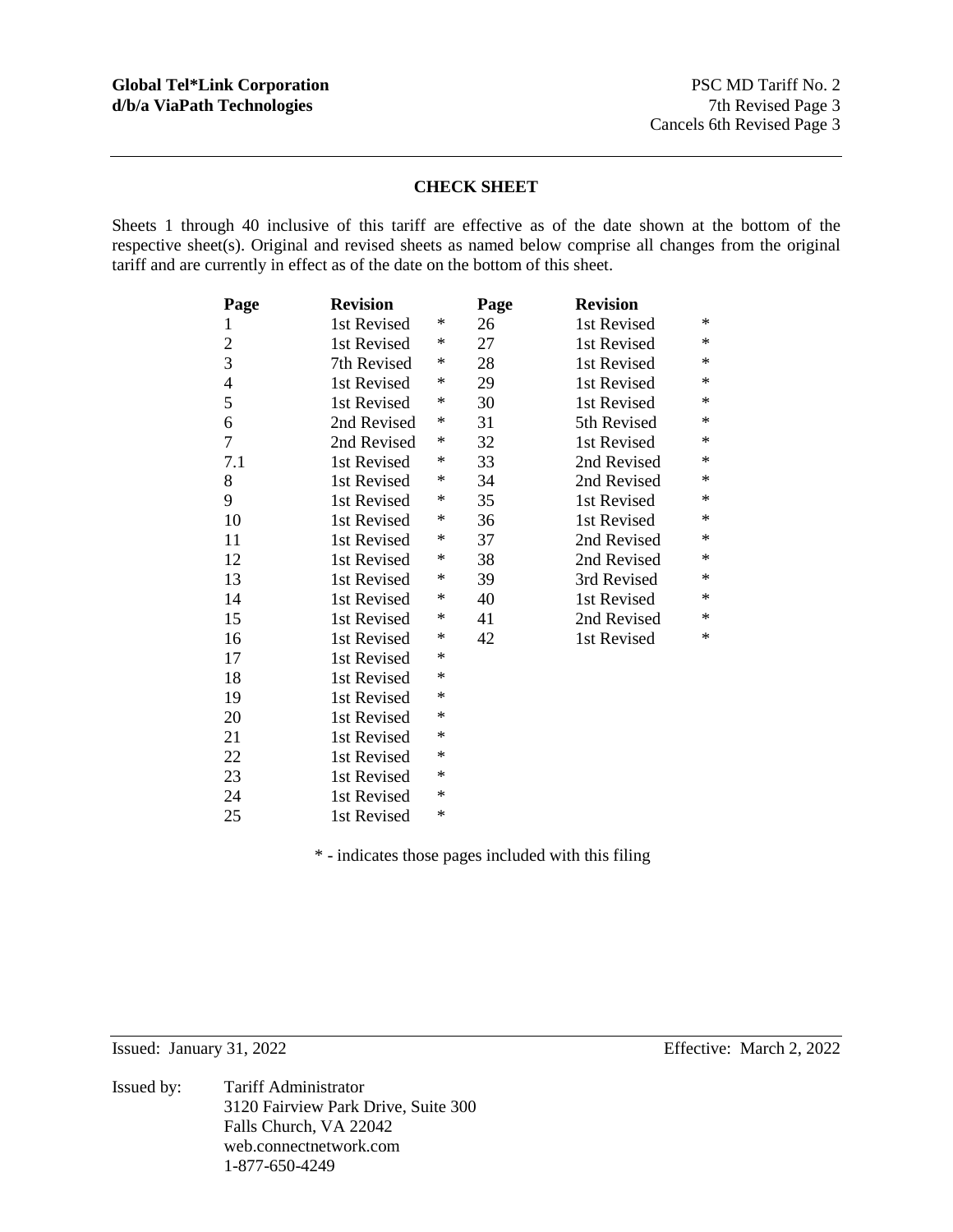#### **TABLE OF CONTENTS**

| $\mathbf{1}$     | <b>General</b>                                     | 5             |
|------------------|----------------------------------------------------|---------------|
| 1.1              | <b>Explanation of Symbols</b>                      | 5             |
| 1.2              | Application of the Tariff                          | $\mathfrak s$ |
| 1.3              | Definitions                                        | 6             |
| $\boldsymbol{2}$ | <b>Rules and Regulations</b>                       | 8             |
| 2.1              | Undertaking of the Company                         | $8\,$         |
| 2.2              | Obligations of the Customer                        | $8\,$         |
| 2.3              | Liability of the Company                           | 11            |
| 2.4              | <b>Application for Service</b>                     | 14            |
| 2.5              | Payment for Service                                | 16            |
| 2.6              | <b>Customer Deposits</b>                           | 17            |
| 2.7              | Late Payment Charges                               | 18            |
| 2.8              | <b>Customer Complaints and Billing Disputes</b>    | 19            |
| 2.9              | Allowance for Interruptions in Service             | 19            |
| 2.10             | <b>Taxes and Fees</b>                              | 20            |
| 2.11             | <b>Returned Check Charge</b>                       | 21            |
| 2.12             | Termination of Service:                            | 22            |
| 2.13             | <b>Unlawful Use of Service</b>                     | 27            |
| 2.14             | Interference With or Impairment of Service         | 27            |
| 2.15             | Telephone Solicitation by Use of Recorded Messages | 28            |
| 2.16             | <b>Incomplete Calls</b>                            | 28            |
| 2.17             | Overcharge/Undercharge                             | 28            |
| 3                | <b>Description Of Services</b>                     | 29            |
| 3.1              | Individual Case Basis ("ICB") Offerings            | 29            |
| 4                | <b>Rates and Charges</b>                           | 30            |
| 4.1              | <b>Calculation of Rates</b>                        | 30            |
| 4.2              | Dial-Around Compensation Surcharge for Payphones   | 30            |
| 4.3              | Miscellaneous Charges                              | 31            |
| 4.4              | <b>Institutional Operator Assisted Calling</b>     | 32            |
| 4.5              | Prepaid Institutional Service                      | 35            |
| 4.6              | <b>Advance Pay Accounts</b>                        | 39            |

Issued: January 31, 2022 Effective: March 2, 2022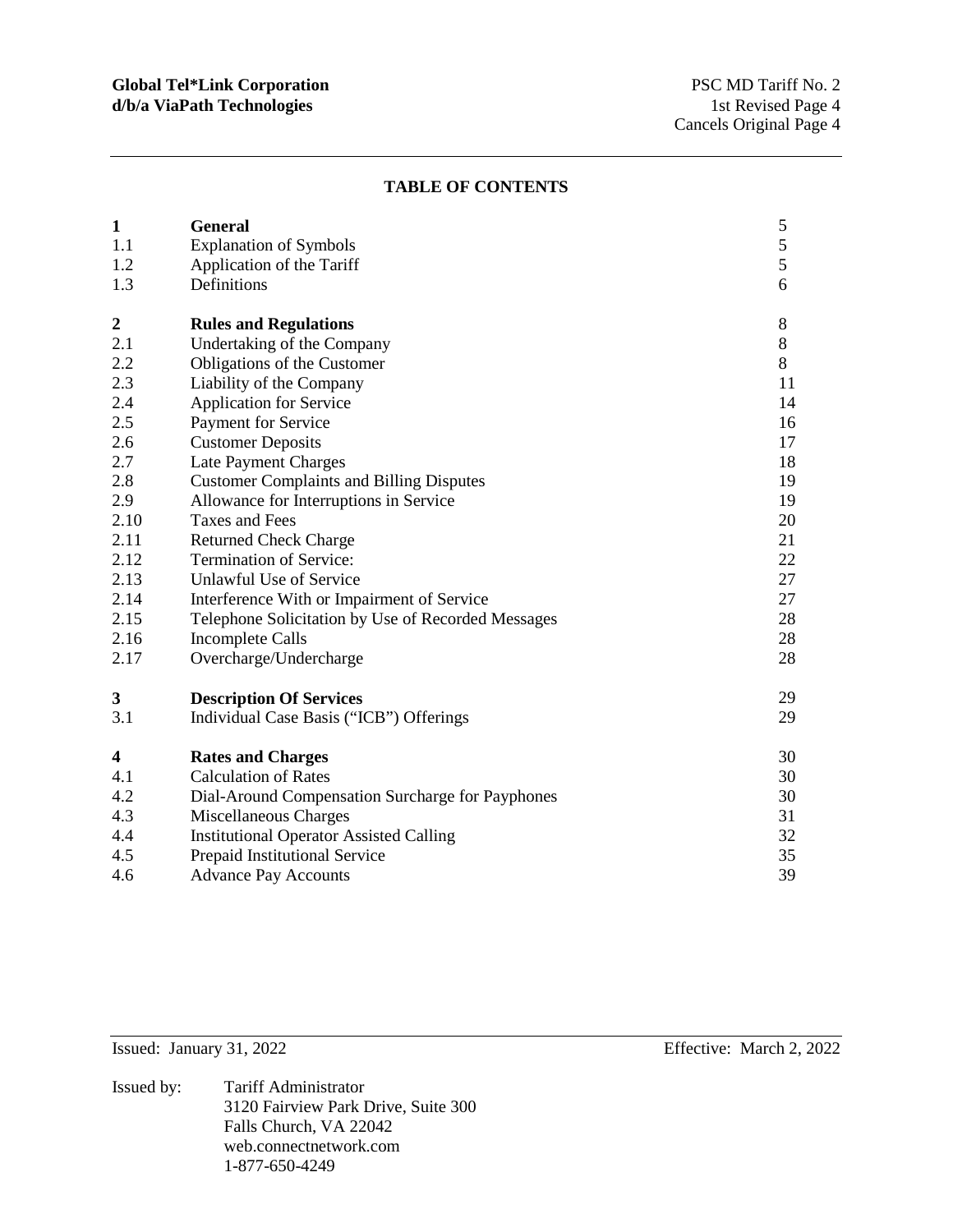## **SECTION 1 - GENERAL**

#### **1.1 Explanation of Symbols**

- **(C)** To signify a changed regulation
- **(D)** To signify a discontinued rate or regulation
- **(I)** To signify an increase in a rate
- **(M)** To signify text or rates relocated without change
- **(N)** To signify a new rate or regulation or other text
- **(R)** To signify a reduction in a rate
- **(S)** To signify reissued regulations
- **(T)** To signify a change in text but no change in rate
- **(Z)** To signify a correction

# **1.2 Application of the Tariff**

- **1.2.1** This tariff governs the Carrier's services that originate and terminate in Maryland. Specific services and rates are described elsewhere in this tariff.
- **1.2.2** The Company's services are available for calling services for inmates in correctional institutions.
- **1.2.3** The Company's service territory is statewide.

- Issued: January 31, 2022 Effective: March 2, 2022
- Issued by: Tariff Administrator 3120 Fairview Park Drive, Suite 300 Falls Church, VA 22042 web.connectnetwork.com 1-877-650-4249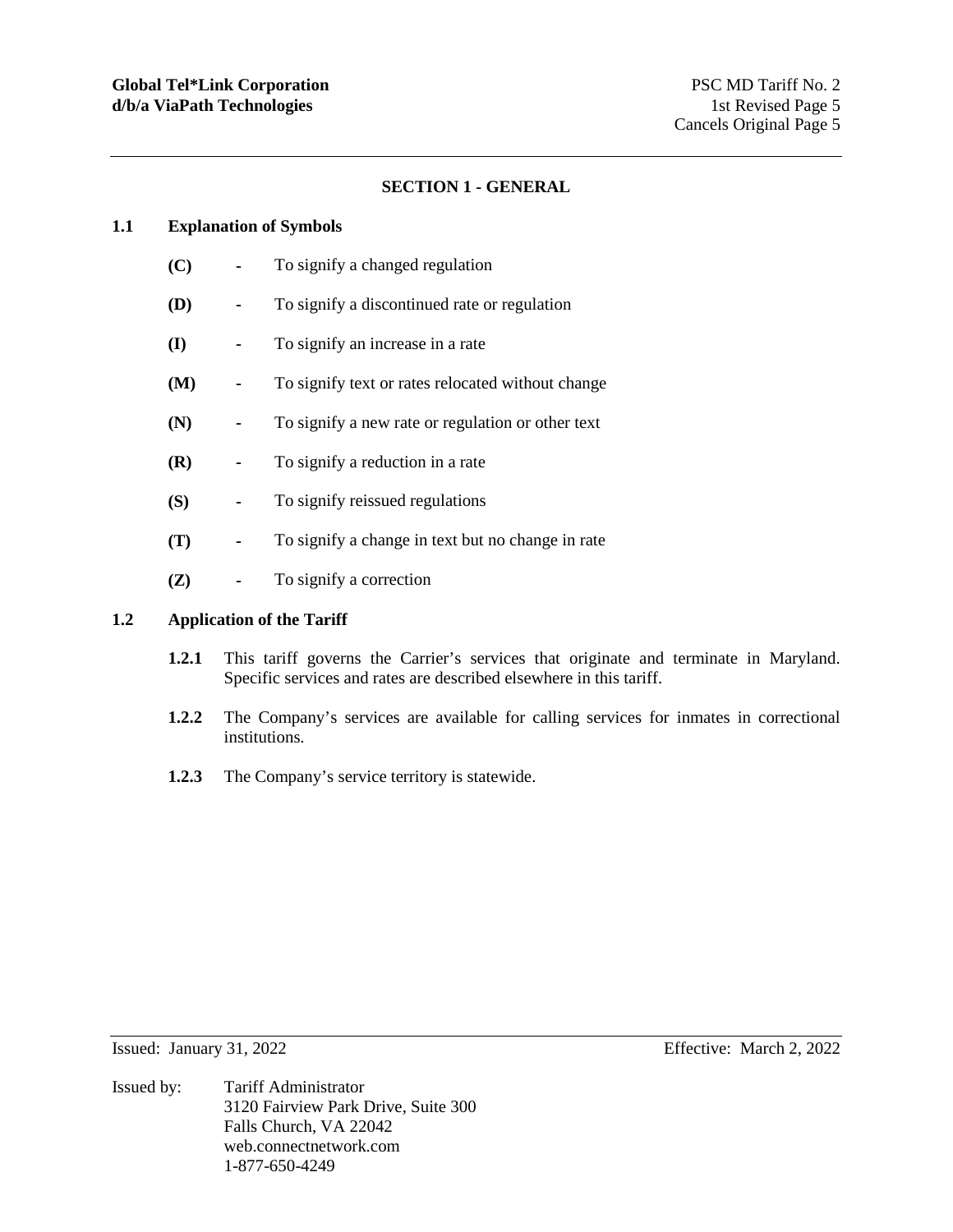# **SECTION 1 - GENERAL, (CONT'D.)**

## **1.3 Definitions**

- **1.3.1 Ancillary Service Charge** Any charge Consumers may be assessed for the use of Inmate Calling services that are not included in the per-minute charges assessed for individual calls.
- **1.3.2 "Automated Collect Calls"** means calls billed to the called party that are completed through an automated call processing system that prompts the call originator and the called party such that the call is completed without live operator assistance.
- **1.3.3 Average Daily Population (ADP)** The sum of all inmates in a facility for each day of the preceding calendar year, divided by the number of days in the year.
- **1.3.4 "Carrier," "Company" or "Utility"** refers to Global Tel\*Link Corporation d/b/a ViaPath Technologies.

**(T) (T)** 

**(T) (T)** 

- **1.3.5 "Collect Billing"** is a billing arrangement whereby the originating caller may bill the charges for a call to the called party, provided the called party agrees to accept the charges.
- **1.3.6 "Commission"** means the Maryland Public Service Commission.
- **1.3.7** "Completed call" is a call which the Company's network has determined has been answered by a person, answering machine, fax machine, computer modem device, or other answering device.
- **1.3.8 "Correctional Institutions"** is used throughout this tariff to refer to prisons, jails, penal facilities or other institutions used for penalty purposes which contract with the Company for the provision of service for use by their inmate population.
- **1.3.9 "Customer"** means a person, firm, partnership, corporation or other entity which arranges for the Company to provide, discontinue or rearrange telecommunications services on behalf of itself or others; uses the Company's telecommunications services; and is responsible for payment of charges, all under the provisions and terms of this tariff. In the case of collect-only calling services provided to inmates of correctional Institutions, the called party is the Customer and is responsible for payment of charges.
- **1.3.10 "GTL"** is used throughout this tariff to mean Global Tel\*Link Corporation d/b/a ViaPath Technologies, the issuer of this tariff.
- **1.3.11 "Inmates"** is the jailed population of correctional institutions who are authorized by the Institution to use such service. Responsibility for payment of Inmate charges requires positive acceptance by a Customer (i.e., billed to a third party) or prepayment by the Inmate.

Issued by: Tariff Administrator 3120 Fairview Park Drive, Suite 300 Falls Church, VA 22042 web.connectnetwork.com 1-877-650-4249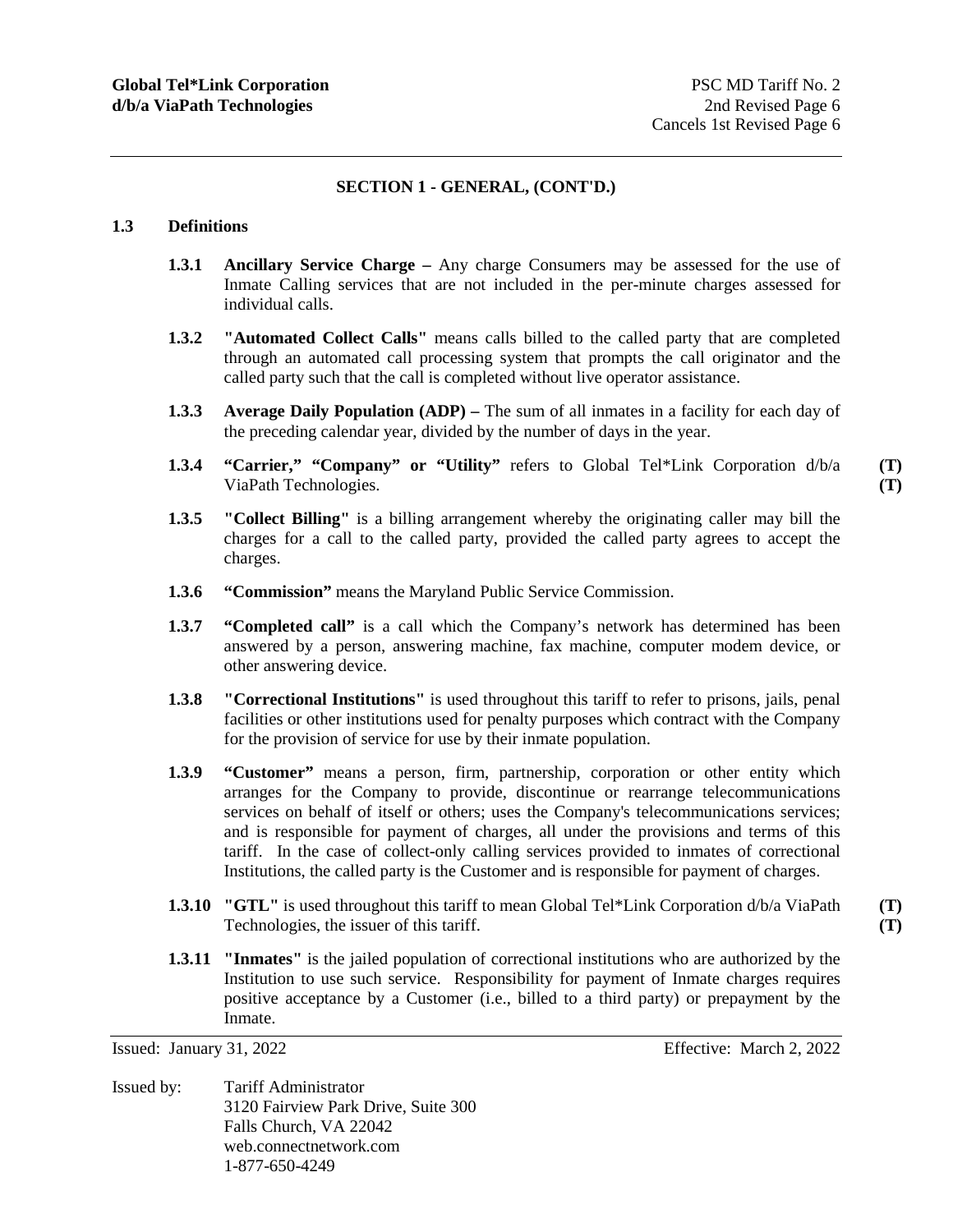## **SECTION 1 - GENERAL, (CONT'D.)**

## **1.3 Definitions, (Cont'd.)**

- **1.3.12 "Institution"** is used throughout this tariff to refer to correctional institutions.
- **1.3.13 "Institutional Telephone"** means a coinless telephone instrument that allows Inmates to place collect and prepaid calls at the instrument.
- **1.3.14 Jail** A facility of a local, state or federal law enforcement agency that is used primarily to hold individuals who are (1) awaiting adjudication of criminal charges; (2) postconviction and committed to confinement for sentences of one year or less; (3) post conviction and awaiting transfer to another facility. The term also includes city, county or regional facilities that have contracted with a private company to manage day-to-day operations; privately-owned and operated facilities primarily engaged in housing city, county or regional inmates; and facilities used to detain individuals pursuant to a contract with U.S. Immigration and Customs Enforcement.
- **1.3.15 "LATA"** means local access and transport area. A geographic area established by the US District Court for the District of Columbia in Civil Action No. 82-0192.
- **1.3.16 "Pay Telephone"** means a telephone instrument equipped with a credit card reader, coin box, or similar device that allows charges to be collected for each call at the instrument.
- **1.3.17 "Person to Person Call"** is a service whereby the person originating the call specifies a particular person to be reached, or a particular station, room number, department, or office to be reached through a PBX attendant.
- **1.3.18 Prison** A facility operated by a territorial, state or federal agency that is used primarily to confine individuals convicted of felonies and sentenced to terms in excess of one year. The term also includes public and private facilities that provide outsource housing to other agencies such as the State Departments of Correction and the Federal Bureau of Prisons; and facilities that would otherwise fall under the definition of a Jail but in which the majority of inmates are post-conviction or are committed to confinement for sentences longer than one year.

*Material originally found on this page is now on page 7.1.* 

Issued by: Tariff Administrator 3120 Fairview Park Drive, Suite 300 Falls Church, VA 22042 web.connectnetwork.com 1-877-650-4249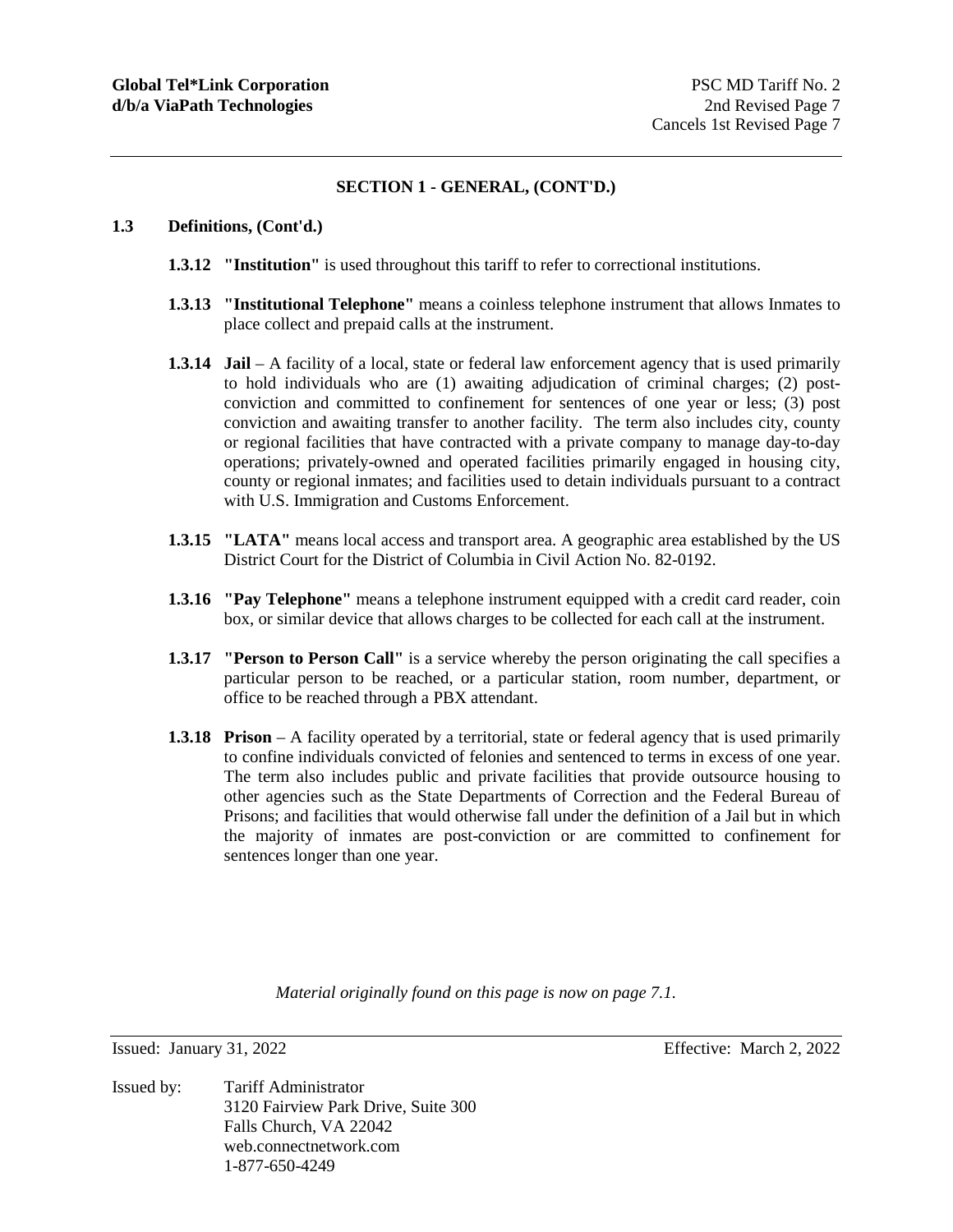## **SECTION 1 - GENERAL, (CONT'D.)**

## **1.3 Definitions, (Cont'd.)**

- **1.3.15 "Premises"** is the physical space designated by the Customer for the termination of the Company's service.
- **1.3.16 "Residential"** customer is a customer who has telephone service at a dwelling and who uses the service primarily for domestic or social purposes. All other customers are nonresidential customers.
- **1.3.17 "Service"** means any telecommunications service(s) provided by the Carrier under this tariff.
- **1.3.18 "Station"** means a telephone instrument consisting of a connected transmitter, receiver, and associated apparatus to permit sending or receiving telephone messages.
- **1.3.19 "Station to Station Call"** means a service whereby the Customer places a non-Person to Person call with the assistance of an operator (live or automated).
- **1.3.20 "Terminal Equipment"** means telecommunications devices, apparatus and associated wiring on the Premises of the Customer.

*Material on this page was originally found on Page 7.* 

Issued: January 31, 2022 Effective: March 2, 2022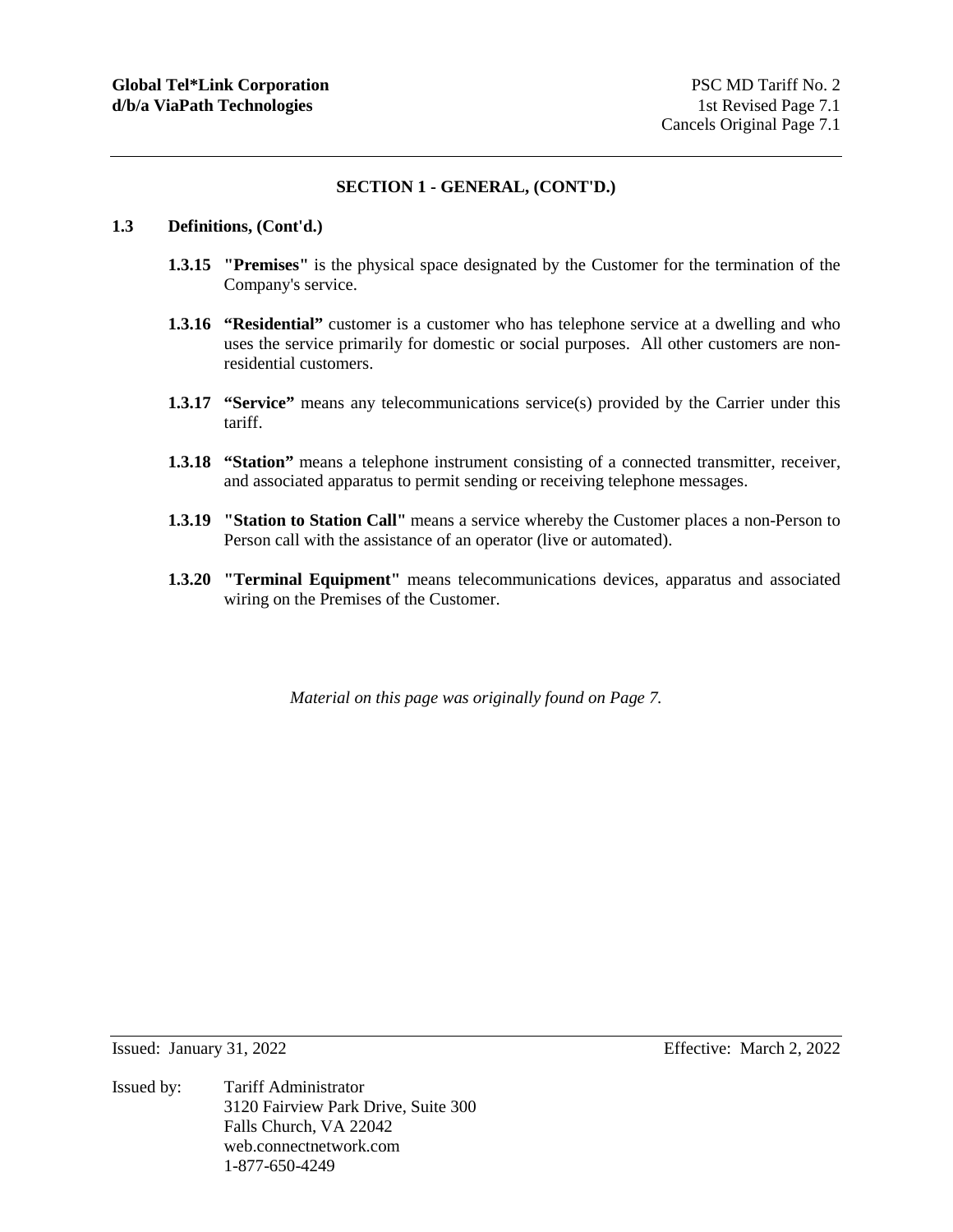## **SECTION 2 - RULES AND REGULATIONS**

## **2.1 Undertaking of the Company**

The Company's services and facilities are furnished to correctional institutions in Maryland for communications originated by inmates of the institutions. GTL, through its call processing equipment, only provides automated collect, prepaid and debt inmate calling services. This tariff encompasses only those services provided between locations within the state of Maryland. The Company's services and facilities are available twenty-four (24) hours per day, seven (7) days per week, subject to restrictions and limitations of service imposed by the correctional institution.

The Company installs, operates, and maintains the communications services provided here in under for Inmates in accordance with the terms and conditions set forth under this tariff and through contract with the institution. The Company may act as the correctional institution's agent for ordering access connection facilities provided by other carriers or entities, when authorized by the institution, to allow connection of an institution's location to the Company's network. The institution shall be responsible for all charges due for such service arrangement.

## **2.2 Obligations of the Customer**

- **2.2.1** The customer shall be responsible for:
	- **2.2.1.1** The payment of all applicable charges pursuant to this tariff;
	- **2.2.1.2** Reimbursing the Company for damage to, or loss of, the Company's facilities or equipment caused by the acts or omissions of the customer; or the noncompliance by the customer, with these regulations, or by fire or theft or other casualty on the customer's premises unless caused by the negligence or willful misconduct of the employees or agents of the Company.
	- **2.2.1.3** Providing at no charge, as specified from time to time by the Company, any needed space and power to operate the Company's facilities and equipment installed on the customer's premises.

Issued: January 31, 2022 Effective: March 2, 2022

Issued by: Tariff Administrator 3120 Fairview Park Drive, Suite 300 Falls Church, VA 22042 web.connectnetwork.com 1-877-650-4249

**(T)**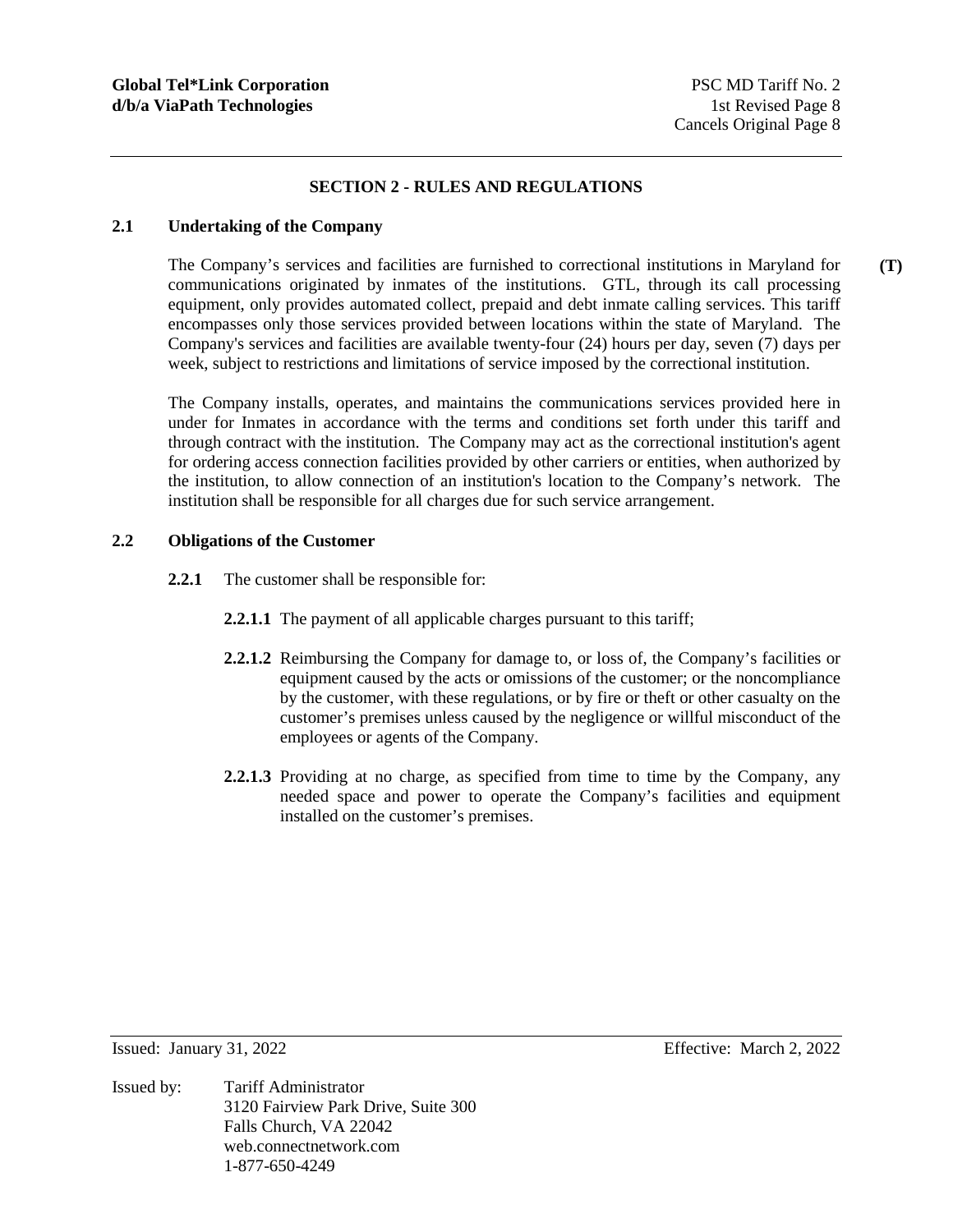## **2.2 Obligations of the Customer, (Cont'd.)**

- **2.2.1** The customer shall be responsible for:, Cont'd.
	- **2.2.1.4** Complying with all laws and regulations regarding the working conditions on the premises at which the Company's employees and agents shall be installing or maintaining the Company's facilities and equipment. The customer may be required to install and maintain the Company's facilities and equipment within a hazardous area if, in the Company's opinion, injury or damage to the Company's employees or property might result from installation or maintenance by the Company. The customer shall be

responsible for identifying, monitoring, removing and disposing of any hazardous material prior to any construction or installation work.

- **2.2.1.5** Complying with all laws and regulations applicable to, and obtaining all consents, approvals, licenses and permits as may be required with respect to, the location of the Company's facilities and equipment in any customer premises for the purpose of installing, inspecting, maintaining, repairing, or upon termination of service as stated herein, removing the facilities or equipment of the Company.
- **2.2.1.6** Making Company facilities and equipment available periodically for maintenance purposes at a time agreeable to both the Company and the customer. No allowance for interruptions in service will be made for the period during which service is interrupted for such purposes.

Issued: January 31, 2022 Effective: March 2, 2022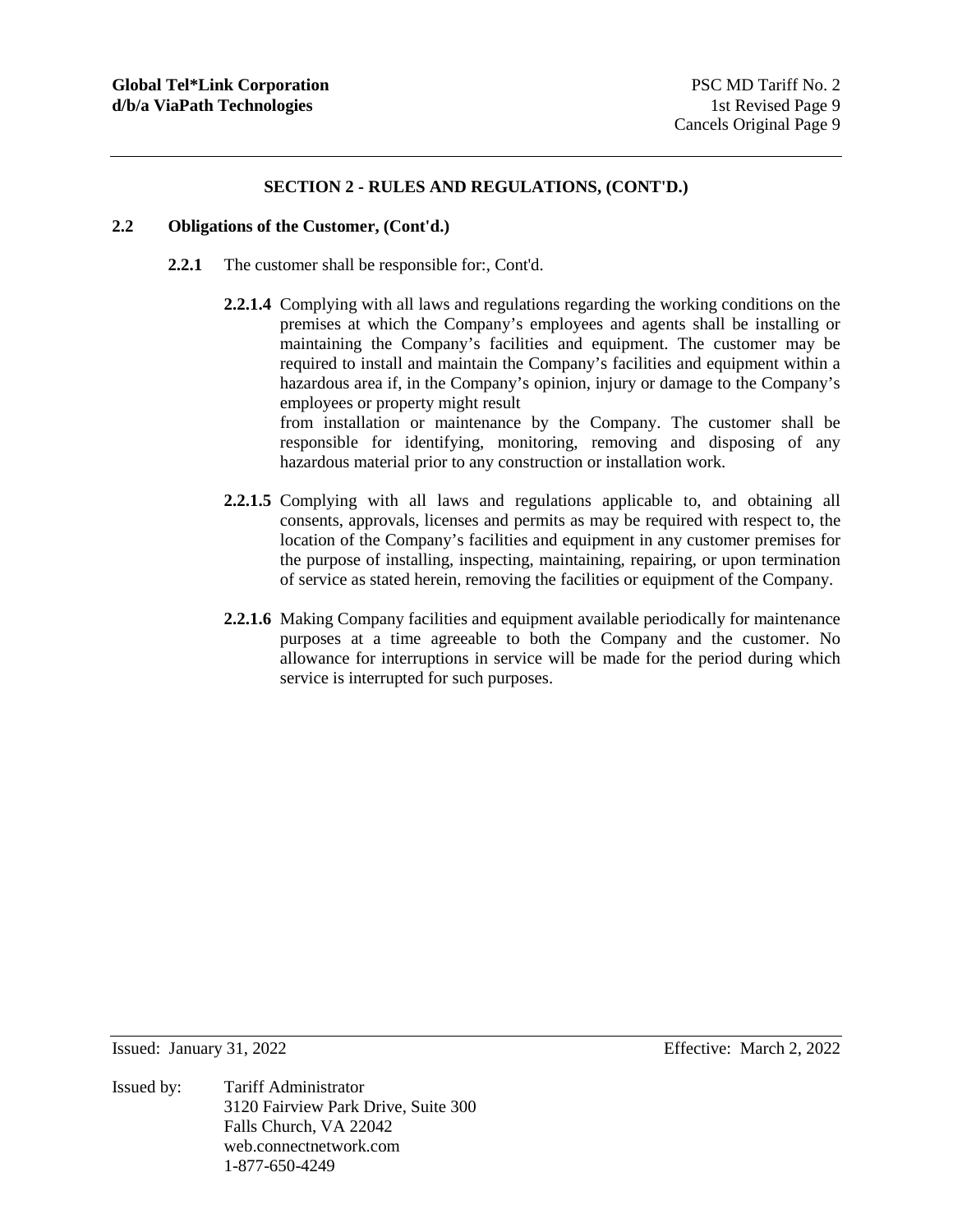## **2.2 Obligations of the Customer, (Cont'd.)**

- **2.2.2** With respect to any service or facility provided by the Company, the customer shall indemnify, defend and hold harmless the Company from all claims, actions, damages, liabilities, costs and expenses for:
	- **2.2.2.1** Any loss, destruction or damage to property of the Company or any third party, or injury to persons, including, but not limited to, employees or invitees of either the Company or the customer, to the extent caused by or resulting from the negligent or intentional act or omission of the customer, its employees, agents, representatives or invitees; or
	- **2.2.2.2** Any claim, loss, damage, expense or liability for infringement of any copyright, patent, trade secret, or any proprietary infringement of any copyright, patent, trade secret, or any proprietary or intellectual property right of any third party, arising from any act or omission by the customer.
- **2.2.3** The customer is responsible for ensuring that customer-provided equipment connected to Company equipment and facilities is compatible with such equipment and facilities. The connection, operation, testing, or maintenance of such equipment shall be such as not to cause damage to the Company–provided equipment and facilities or injury to the Company's employees or other persons. Any additional protective equipment required to prevent such damage or injury shall be provided by the Company at the customer's expense.
- **2.2.4** The Company's services (as detailed in this tariff) may be connected to the services or facilities or other communications carriers only when authorized by, and in accordance with, the terms and conditions of the tariffs or contracts which are applicable to such connections.
- **2.2.5** Upon reasonable notification to the customer, and at a reasonable time, the Company may make such tests and inspections as may be necessary to determine that the customer is complying with the requirements set forth in this tariff for the installation, operation, and maintenance of customer-provided facilities and equipment that is connected to Company-owned facilities and equipment.

Issued: January 31, 2022 Effective: March 2, 2022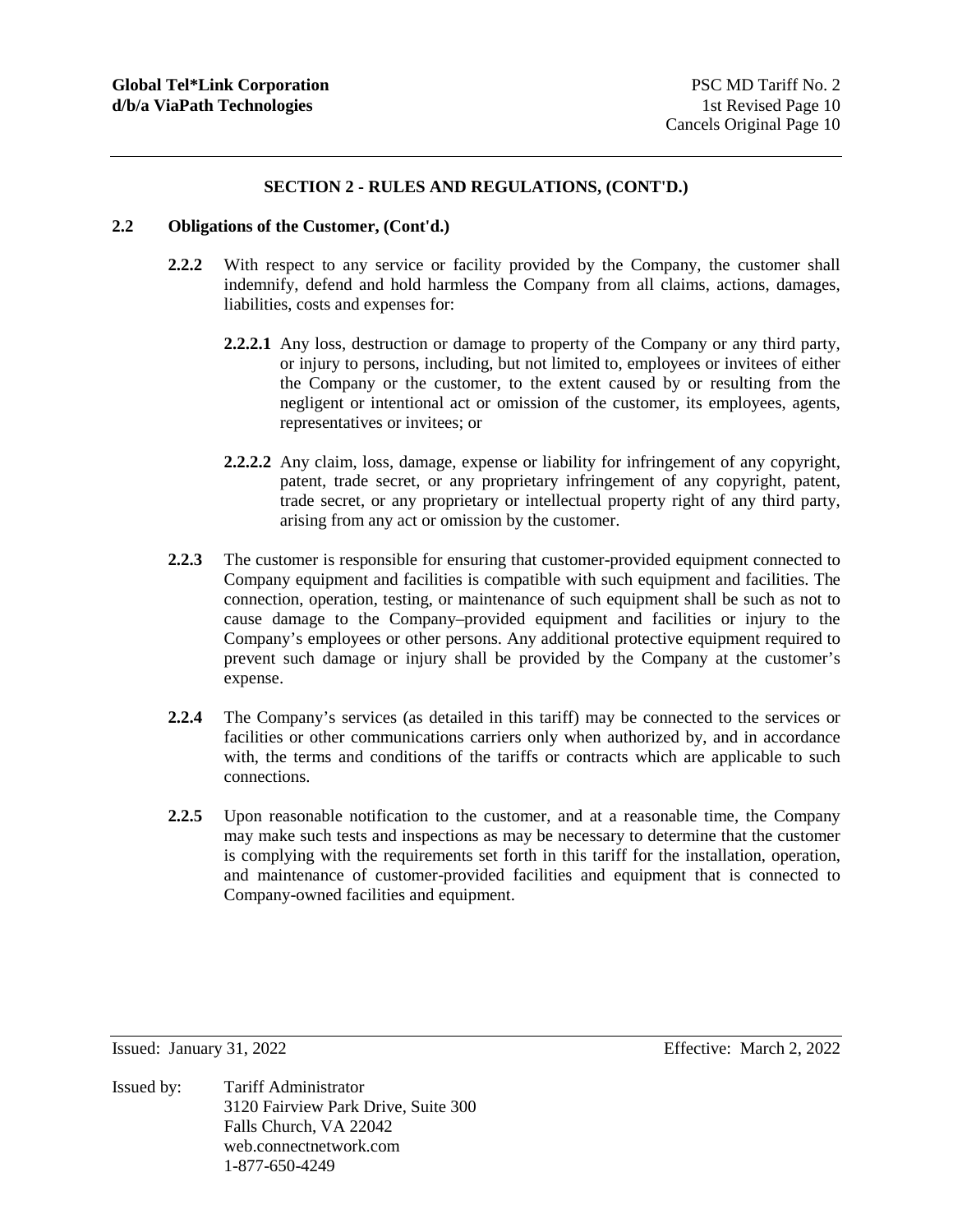#### **2.3 Liability of the Company**

**2.3.1** In view of the fact that the customer has exclusive control over the use of service and facilities furnished by the Company, and because certain errors incident to the services and to the use of such facilities of the Company are unavoidable, services and facilities are furnished by the Company subject to the terms, conditions and limitations herein specified:

## **2.3.2 Service Irregularities**

- **2.3.2.1** The liability of the Company for damages arising out of mistakes, omissions, interruptions, delays, errors or defects in transmission, or failures or defects in facilities furnished by the Company, occurring in the course of furnishing service or other facilities and not caused by the negligence of the customer, shall in no event exceed an amount equivalent to the proportionate charge to the customer for the service or facilities affected during the period such mistake, omission, interruption, delay, error or defect in transmission, or failure or defect in facilities continues after notice and demand to Company.
- **2.3.2.2** The Company shall not be liable for any act or omission of any connecting carrier, underlying carrier or local exchange Company except where Company contracts the other carrier; for acts or omission of any other providers of connections, facilities, or service; or for culpable conduct of the customer or failure of equipment, facilities or connection provided by the customer.

Issued: January 31, 2022 Effective: March 2, 2022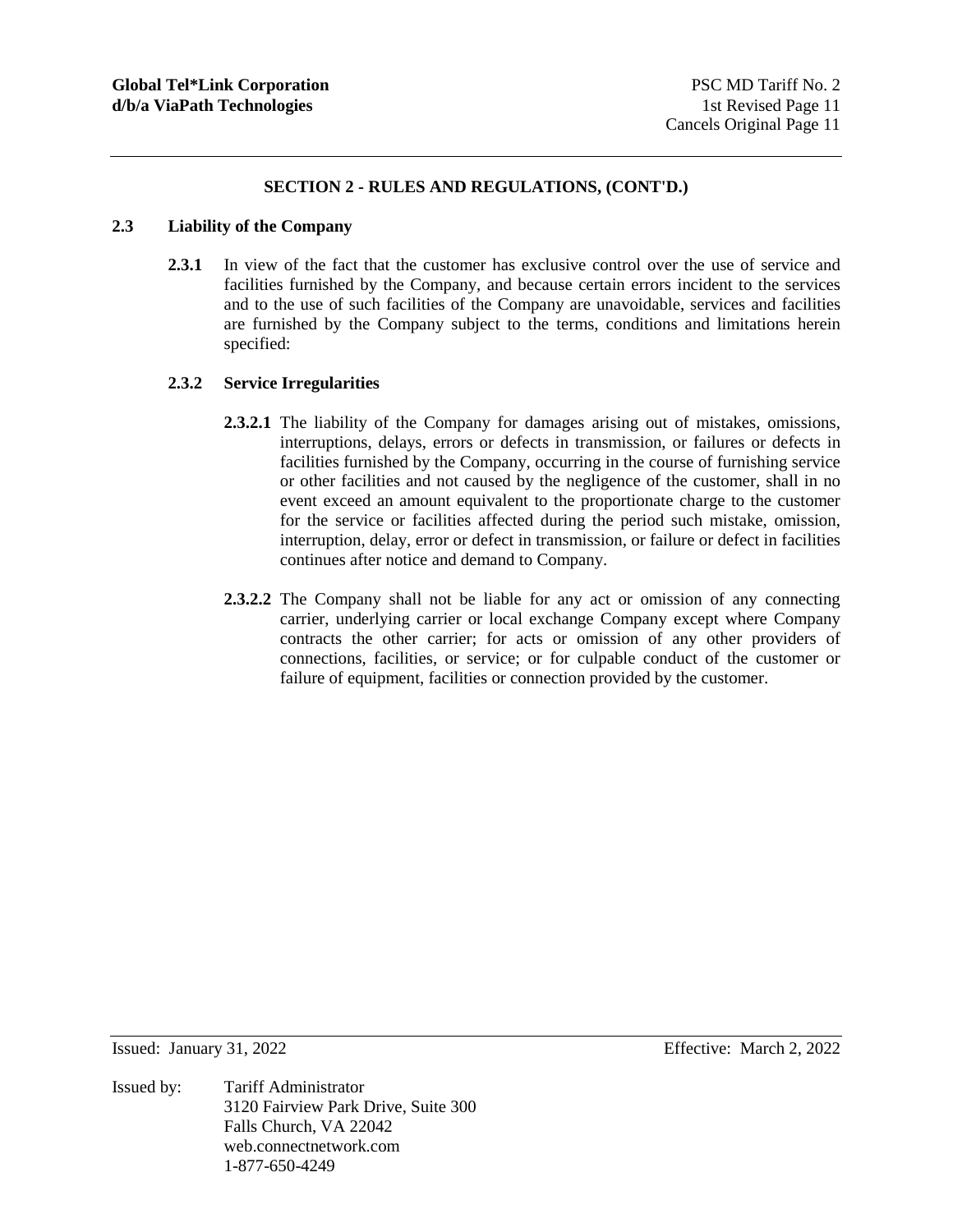#### **2.3 Liability of the Company, (Cont'd.)**

## **2.3.3 Claims of Misuse of Service**

- **2.3.3.1** The Company shall be indemnified and saved harmless by the customer against claims for libel, slander, fraudulent or misleading advertisements or infringement of copyright arising directly or indirectly from material transmitted over its facilities or the use thereof; against claims for infringement of patents arising from combining or using apparatus and systems of the customer with facilities of the Company; and against all other claims arising out of any act or omission of the customer in connection with the services and facilities provided by the Company.
- **2.3.3.2** The Company does not require indemnification from the customer where the action for which it is seeking indemnification is based on a claim of negligence by the Company.

## **2.3.4 Defacement of Premises**

**2.3.4.1** The Company is not liable for any defacement of, or damage to, the customer's premises resulting from the furnishing of service or the attachment of equipment and facilities furnished by the Company on such premises or by the installation or removal thereof, when such defacement or damage is not the result of negligence of the Company. For the purpose of this paragraph, no agents or employees of the other participating carriers shall be deemed to be agents or employees of the Company except where contracted by the Company.

Issued: January 31, 2022 Effective: March 2, 2022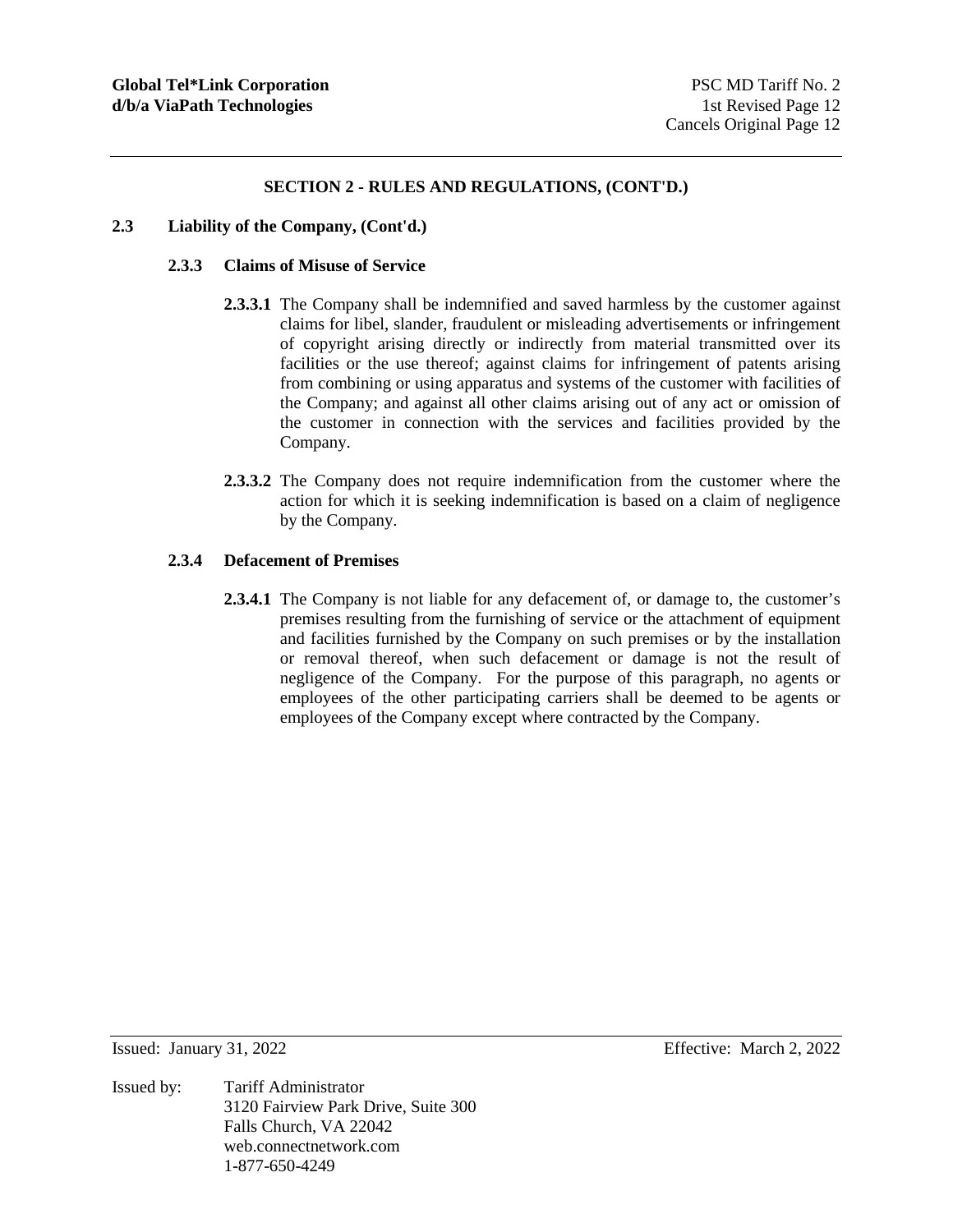#### **2.3 Liability of the Company, (Cont'd.)**

- **2.3.5** Facilities and Equipment in Explosive Atmosphere, Hazardous or Inaccessible Locations
	- **2.3.5.1** The Company does not guarantee nor make any warranty with respect to installations provided by it for use in an explosive atmosphere. Company shall be indemnified, defended and held harmless by the customer from and against any and all claims, loss, demands, suits, or other action, or any liability whatsoever, whether suffered, made, instituted or asserted by the customer or by any other party, for any personal injury to or death of any person or persons, and for any loss, damage or destruction of any property, including environmental contamination, whether owned by the customer or by any other party, caused or claimed to have been caused directly or indirectly by the installation, operation, failure to operate, maintenance, presence, condition, location, use or removal of any equipment or facilities or the service and not due to the gross negligence or willful misconduct of the Company.

## **2.3.6 Service at Outdoor Locations**

**2.3.6.1** The Company reserves the right to refuse to provide, maintain or restore service at outdoor locations unless the customer agrees in writing to indemnify and save the Company harmless from and against any and all loss or damage that may result to equipment and facilities furnished by the Company at such locations. The customer shall likewise indemnify and save the Company harmless from and against injury to or death of any person which may result from the location and use of such equipment and facilities.

Issued: January 31, 2022 Effective: March 2, 2022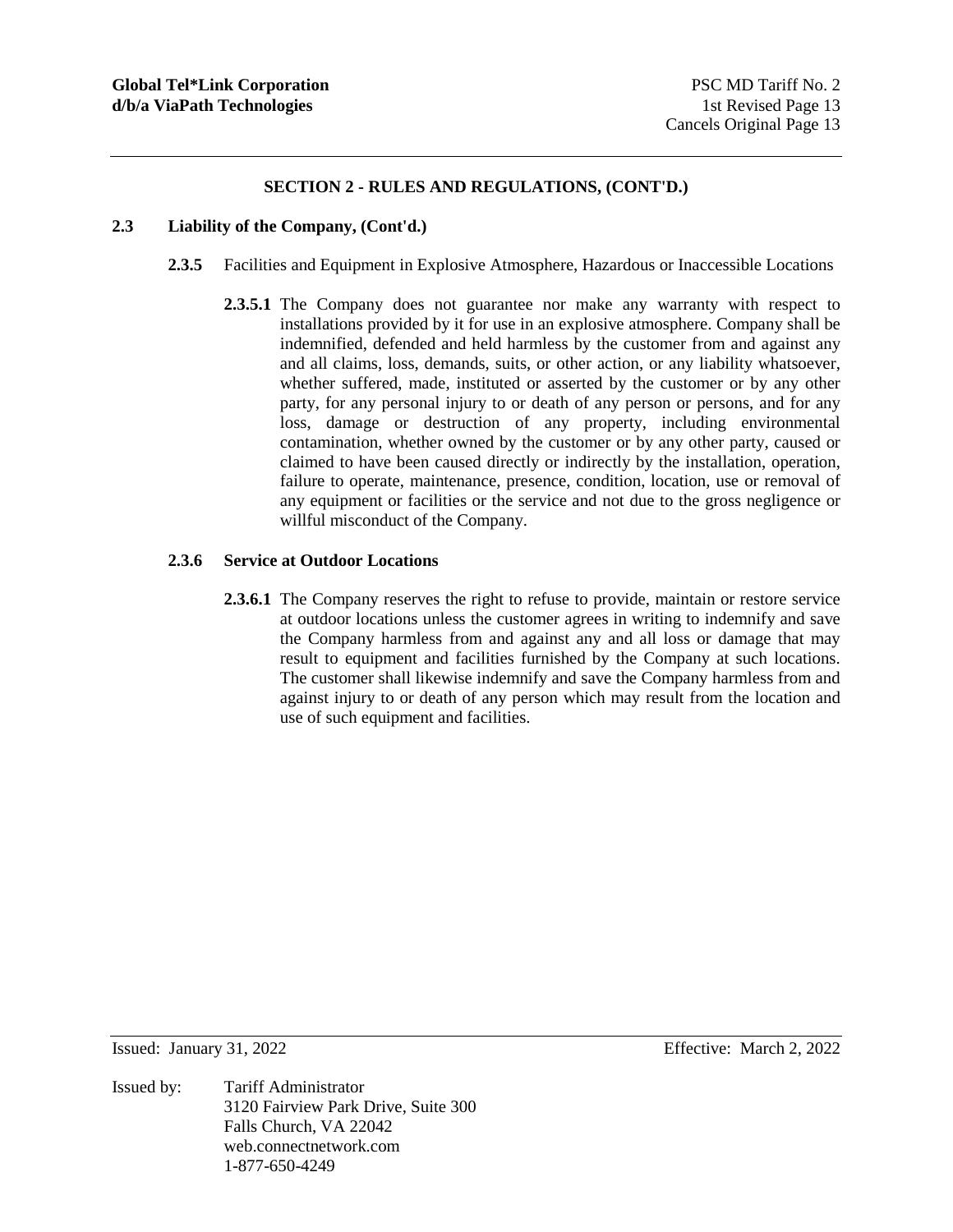#### **2.3 Liability of the Company, (Cont'd.)**

## **2.3.7 Warranties**

- **2.3.7.1** THE COMPANY MAKES NO WARRANTIES OR REPRESENTATIONS, EXPRESS OR IMPLIED EITHER IN FACT OR BY OPERATON OF LAW, STATUTORY OR OTHERWISE, INCLUDING WARRANTIES OF MERCHANTABILITY OR FITNESS FOR A PARTICULAR USE, EXCEPT THOSE EXPRESSLY SET FORTH HEREIN.
- **2.3.7.2** Acceptance of the provisions of Section 2.3 by the Commission does not constitute its determination that any disclaimer of warrantees or representations imposed by the Company should be upheld in a court of law.

## **2.3.8 Limitation of Liability**

**2.3.8.1** Nothing in this tariff shall be construed to limit the Company's liability in cases of gross negligence or willful misconduct.

## **2.4 Application for Service**

## **2.4.1 Minimum Contract Period**

**2.4.1.1** There is no minimum contract period for service with the Customer.

- Issued: January 31, 2022 Effective: March 2, 2022
- Issued by: Tariff Administrator 3120 Fairview Park Drive, Suite 300 Falls Church, VA 22042 web.connectnetwork.com 1-877-650-4249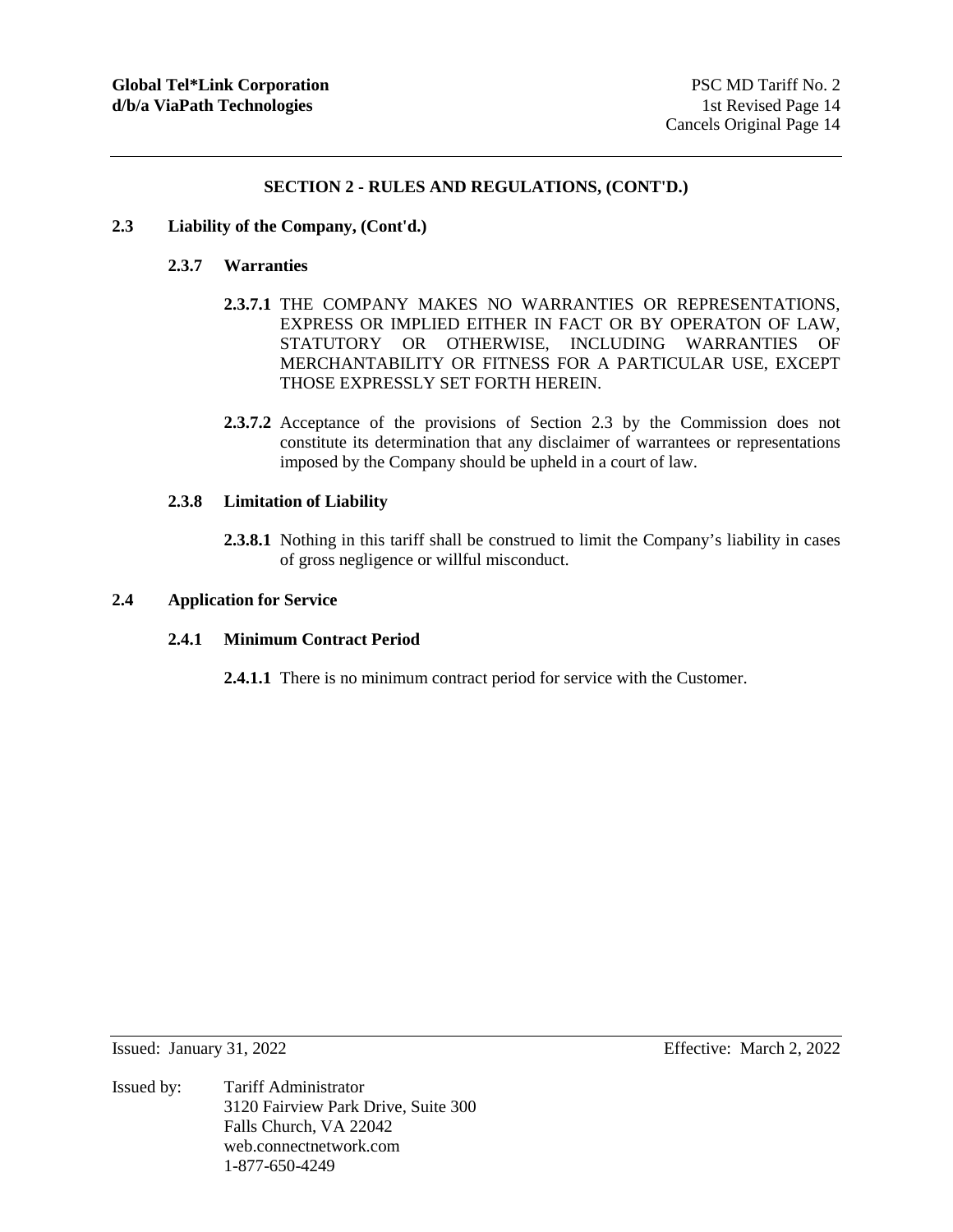#### **2.4 Application for Service, (Cont'd.)**

## **2.4.2 Cancellation of Service**

- **2.4.2.1** Where the applicant cancels an order for service prior to the start of the installation or special construction of facilities, no charge shall apply, except to the extent the Company incurs a service order or similar charge from a supplying carrier, if any, prior to the construction.
- **2.4.2.2** Where the installation of facilities, other than those provided by special construction, has been started prior to cancellation, the lower of the following charge applies;
	- **2.4.2.2.A** The total costs of installing and removing such facilities; or
	- **2.4.2.2.B** The monthly charges for the entire initial contract period of the service ordered by the customer as provided in this tariff plus the full amount of any applicable installation and termination charges.
- **2.4.2.3** Where special construction of facilities has been started prior to the cancellation, and the Company has another requirement for the specially constructed facilities, no charge applies.

Issued: January 31, 2022 Effective: March 2, 2022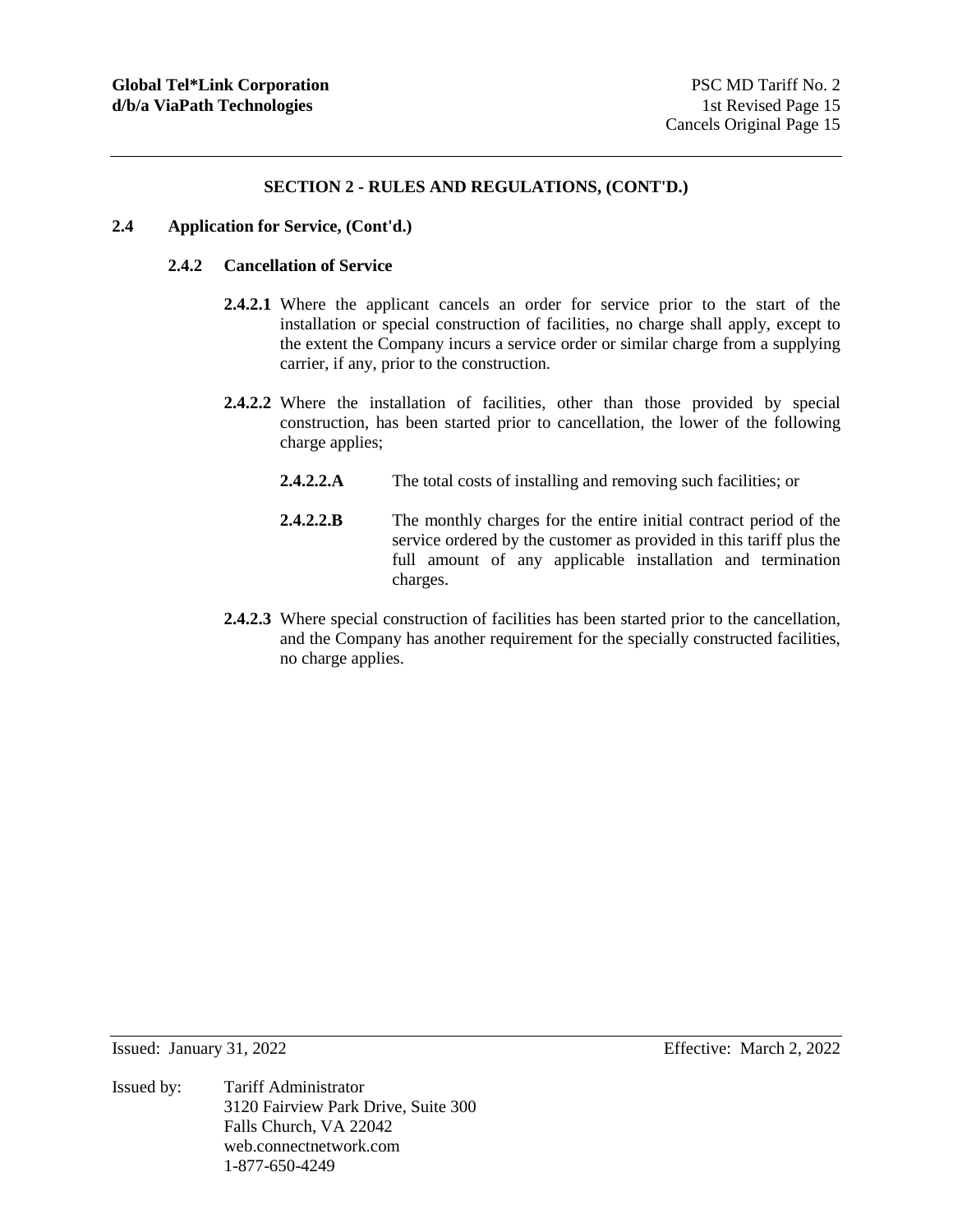## **2.5 Payment for Service**

- 2.5.1 Charges for service by the local exchange carrier are due and payable upon receipt or as specified on the customer's bill. Service will continue to be provided until canceled by the customer or discontinued by the Company as set forth in Section 2.14 of this tariff.
- **2.5.2** The customer is responsible for payment of all charges for service furnished to the customer. Unless otherwise specified, charges based on actual usage during a month will be billed monthly in the month following the month in which the service was used. Unless otherwise specified, all fixed monthly and nonrecurring charges for services ordered will be billed monthly in advance.
- **2.5.3** The Company reserves the right to require from an applicant for service advance payments of fixed charges and nonrecurring charges. The advance payment will not exceed an amount equal to the nonrecurring charge(s) and one month's charges for the service or facility. The advance payment will be applied to any indebtedness for the service and facilities for which the advance payment is made on the customer's initial bill.

Issued by: Tariff Administrator 3120 Fairview Park Drive, Suite 300 Falls Church, VA 22042 web.connectnetwork.com 1-877-650-4249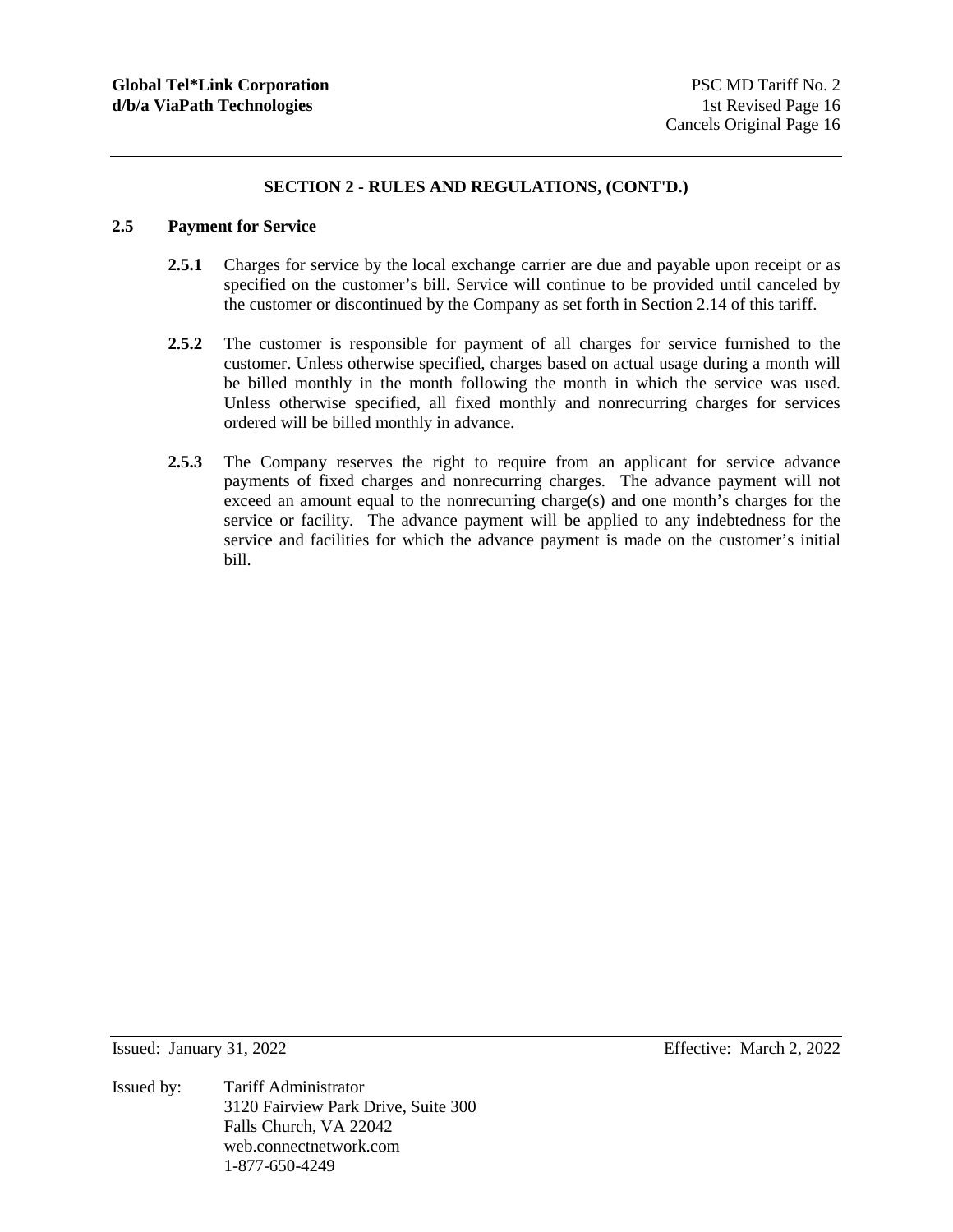## **2.6 Customer Deposits**

- 2.6.1 The Carrier agrees to abide by the regulations associated with nonresidential customer deposits as specified by Code of Maryland Regulations 20.30.01. as amended from time to time, and to certify to the commission annually that such deposits have been deposited in Maryland.
- **2.6.2** In order to establish credit, the carrier may require an applicant for nonresidential service to demonstrate good paying habits by showing that the applicant:
	- **2.6.2.1** Was a customer of a Maryland utility for at least 12 months within the preceding 2 years;
	- **2.6.2.2** Does not currently owe any outstanding bills for utility service to a utility doing business in Maryland;
	- **2.6.2.3** Did not have service discontinued for nonpayment of a utility bill during the last 12 months that service was provided; and
	- **2.6.2.4** Did not fail, on more than two occasions during the last 12 months that service was provided, to pay a utility bill when it became due.
- **2.6.3** The Carrier agrees to abide by the regulations associated with residential customer deposits as specified by Code of Maryland Regulations 20.30.02. as amended from time to time.

Issued: January 31, 2022 Effective: March 2, 2022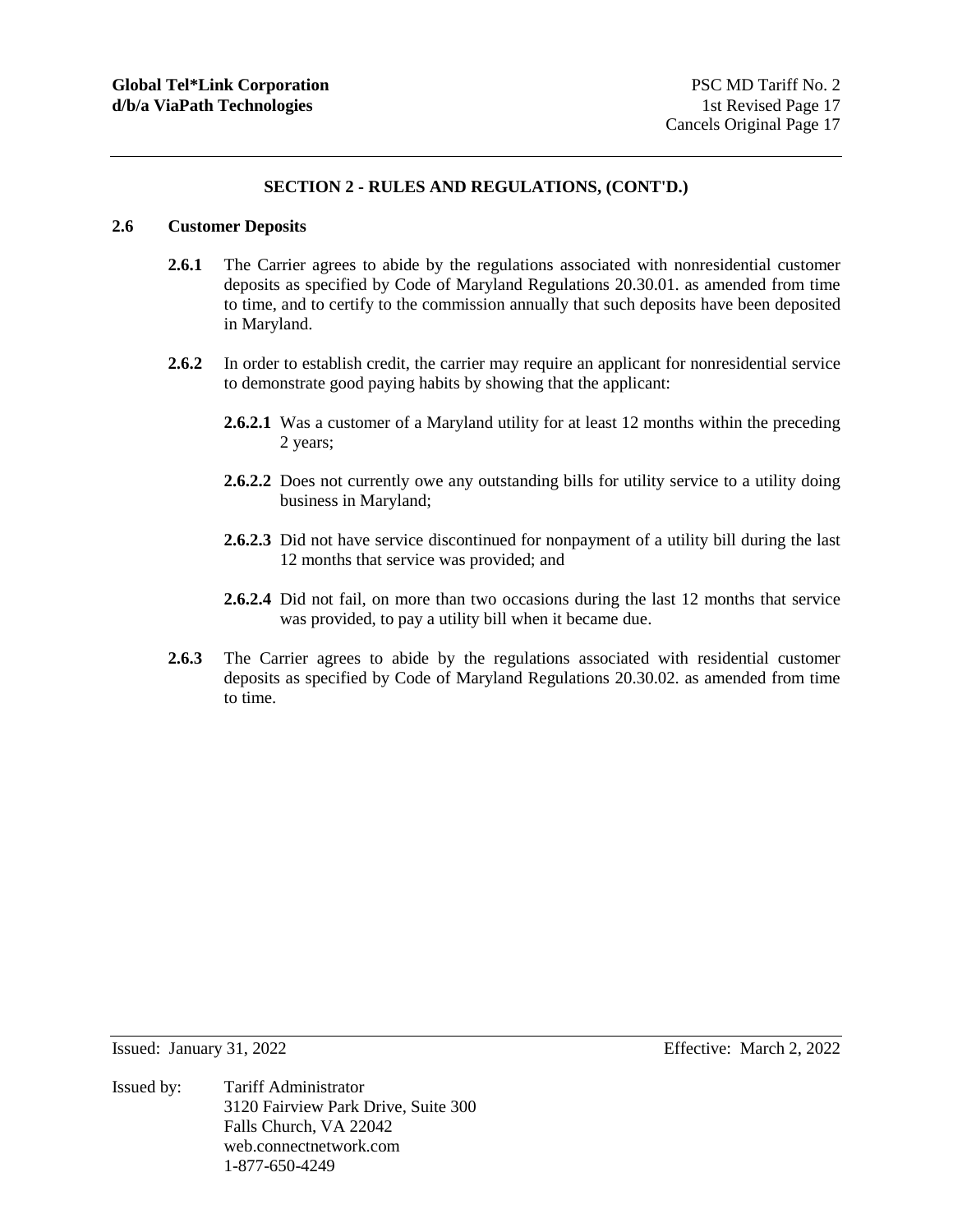#### **2.6 Customer Deposits, (Cont'd.)**

- **2.6.4** In order to establish credit, a utility may require an applicant for residential service to demonstrate good paying habits by showing that the applicant:
	- **2.6.4.1** Was a customer of a Maryland utility within the preceding 2 years;
	- **2.6.4.2** Does not currently owe any outstanding bills for utility service to a utility doing business in Maryland;
	- **2.6.4.3** Did not have service discontinued for non-payment of a utility bill during the last 12 months that service was provided; and
	- **2.6.4.4** Did not on more than two occasions during the last 12 months that service was provided, fail to pay a utility bill when it became due.
- **2.6.5** Deposits for establishment or reestablishment of credit will not be more than the estimated charge for service for 2 consecutive billing periods or 90 days, whichever is less.
- **2.6.6** Customer deposits shall be maintained in a bank located in Maryland. Customers who make a deposit for service will receive interest, at a rate set on such deposit not less than the rate calculated by the method set forth in COMAR 20.30.01.04 (for non-residential customers) or COMAR 20.30.02.04 (for residential customers) as appropriate.

### **2.7 Late Payment Charges**

- **2.7.1** The Carrier agrees to abide by the regulations governing late payment charges as specified by COMAR 20.30.03. as amended from time to time.
- **2.7.2** Any charges that are disputed by a customer shall not be subject to late payment charges regardless of the outcome of the dispute.
- **2.7.3** The Company will consider delinquent and apply late payment charges on bills not paid within 20 days of the billing invoice date in the case of residential customers and within 15 days of the billing invoice date in the case of all non-residential customers in accordance with COMAR Sections 20.30.03.01A and 20.30.03.01B, respectively.
- **2.7.4** Late payment fees will be computed at a rate not to exceed 1.5% per month, for the two nominal billing intervals and may not exceed 5% of the total original unpaid charges in compliance with COMAR 20.30.03.01.A(1).

Issued: January 31, 2022 Effective: March 2, 2022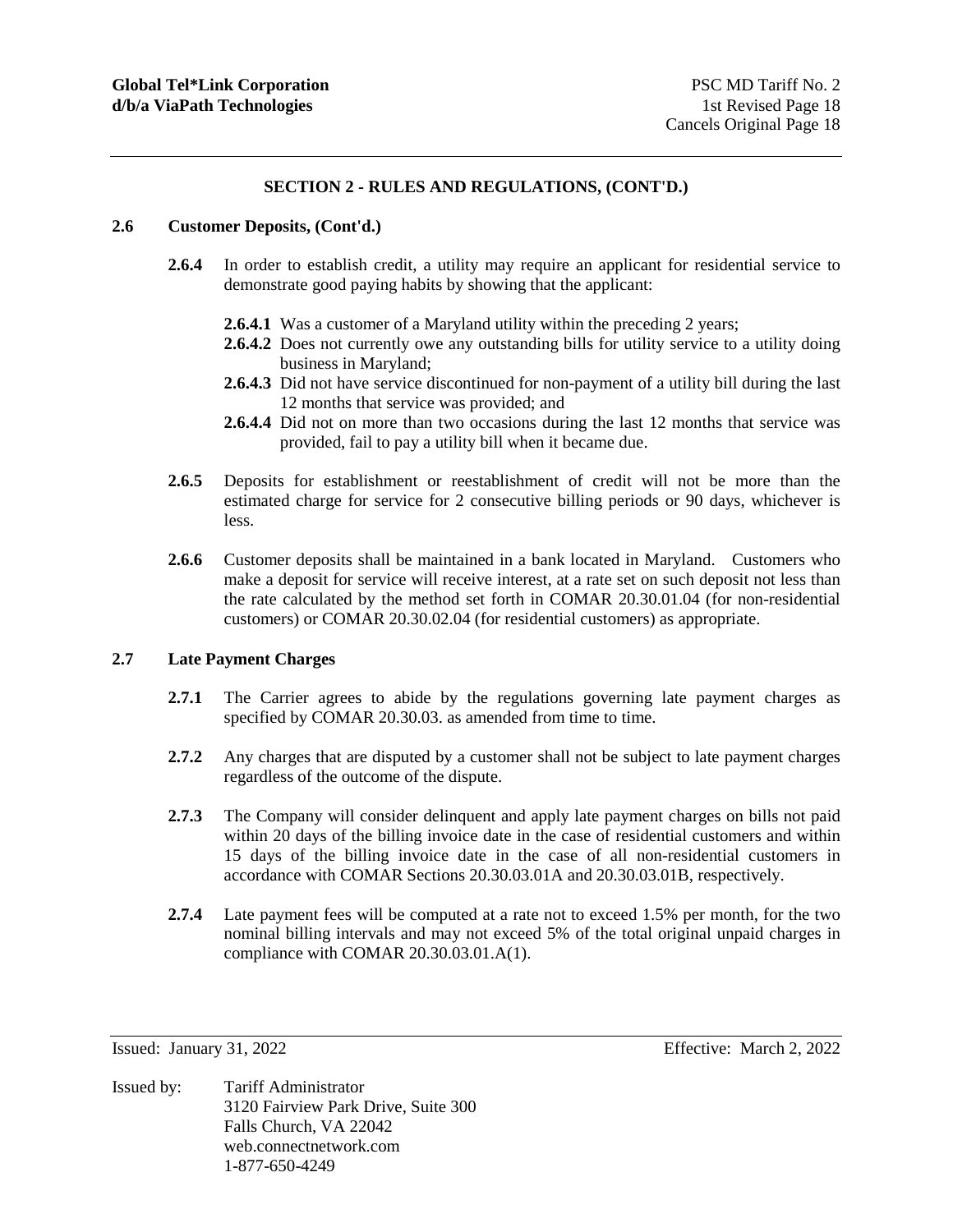#### **2.8 Customer Complaints and Billing Disputes**

- 2.8.1 Customers may notify the carrier of billing or other disputes either orally or in writing. There is no time limit for submitting disputes.
- **2.8.2** Customer complaints and billing disputes that are not satisfactorily resolved may be presented by the customer to:

Office of External Relations Maryland Public Service Commission 6 St. Paul Street Baltimore, MD 21202

410-767-8028 (Office of External Relations) 410-767-8000 (Main PSC number) 1-800-492-0474 (Toll-free PSC number)

**2.8.3** The Company provides the following toll free number (1-800-489-4500) for customers to contact the carrier in accordance with COMAR 20.45.04.02.B.

# **2.9 Allowance for Interruptions in Service**

**2.9.1** Credit for failure of service or equipment will be allowed only when failure is caused by or occurs in equipment owned, provided, or billed for, by the Company. The Carrier agrees to abide by the regulations associated with interruptions in service as specified by Code of Maryland Regulations 20.45.05.09 as amended from time to time.

Issued by: Tariff Administrator 3120 Fairview Park Drive, Suite 300 Falls Church, VA 22042 web.connectnetwork.com 1-877-650-4249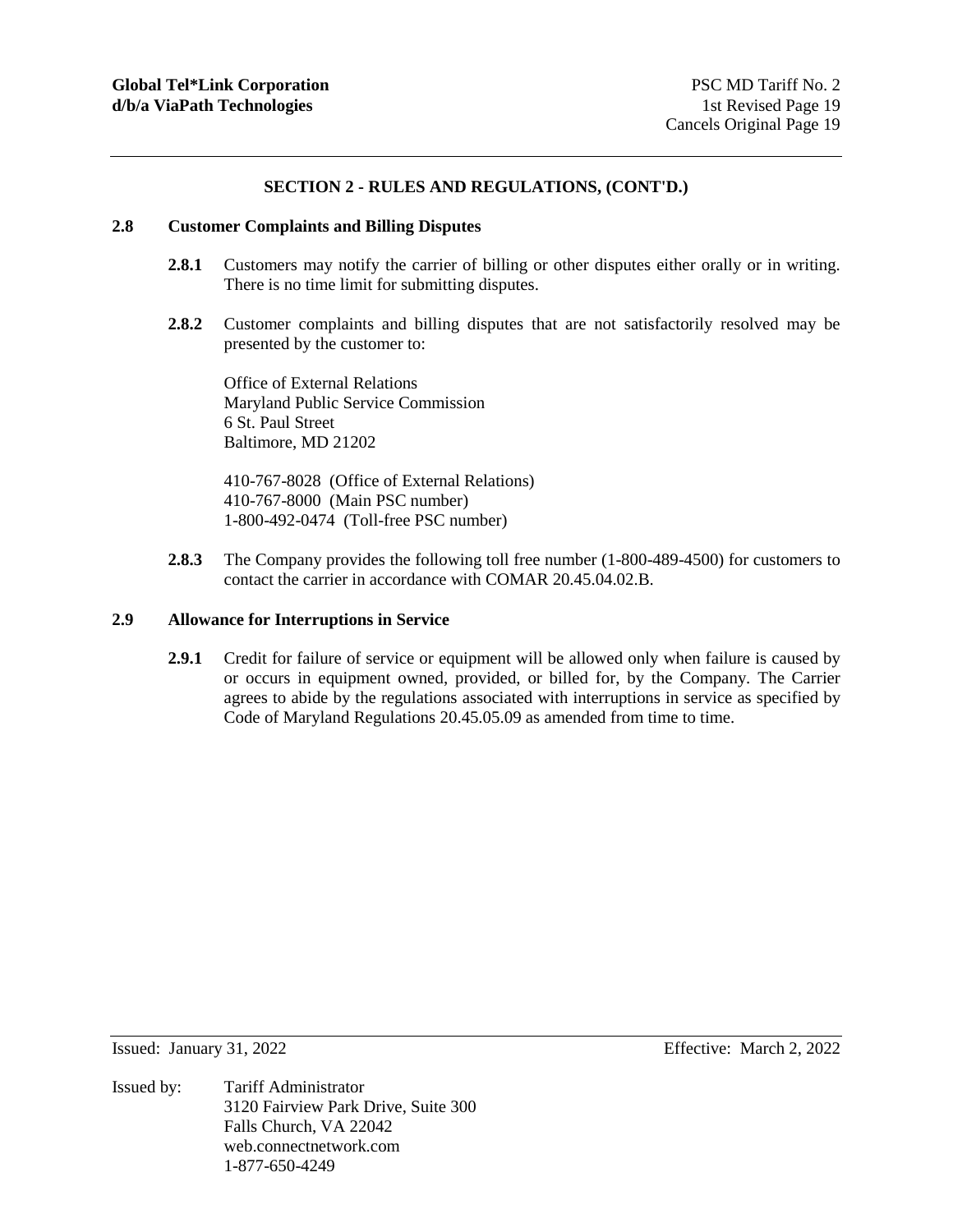#### **2.10 Taxes and Fees**

- **2.10.1** All state and local taxes and fees shall be listed as separate line items on the customer's bill.
- **2.10.2** If a municipality, other political subdivision or local agency of government, or the Commission imposes and collects from the Company a gross receipts tax, occupation tax, license tax, permit fee, franchise fee, or regulatory fee, such taxes and fees shall, as allowed by law, be billed pro rata to the customer receiving service from the Company within the territorial limits of such municipality, other political subdivision or local agency of government.
- **2.10.3** Service shall not be subject to taxes for a given taxing jurisdiction if the customer provides the Company with written verification, acceptable to the Company and to the relevant taxing jurisdiction, that the customer has been granted a tax exemption.

## **2.10.4 Pay Telephone Surcharge**

In order to recover the Company's expenses to comply with the FCC's pay telephone compensation plan effective on October 7, 1997 (FCC 97-371), an undiscountable per call charge is applicable to all interstate, intrastate and international calls that originate from any domestic pay or institutional telephone used to access the Company's services. The Pay Telephone Surcharge, which is in addition to standard tariffed usage charges and any applicable service charges and surcharges associated with the Company's service, applies for the use of the instrument used to access the Company service and is unrelated to the Company's service accessed from the pay or institutional telephone.

Pay telephones include coin-operated and coinless phones owned by local telephone companies, independent companies and other interexchange carriers. The Pay Telephone Surcharge applies to the initial completed call and any reoriginated call (i.e., using the "#" symbol).

Issued by: Tariff Administrator 3120 Fairview Park Drive, Suite 300 Falls Church, VA 22042 web.connectnetwork.com 1-877-650-4249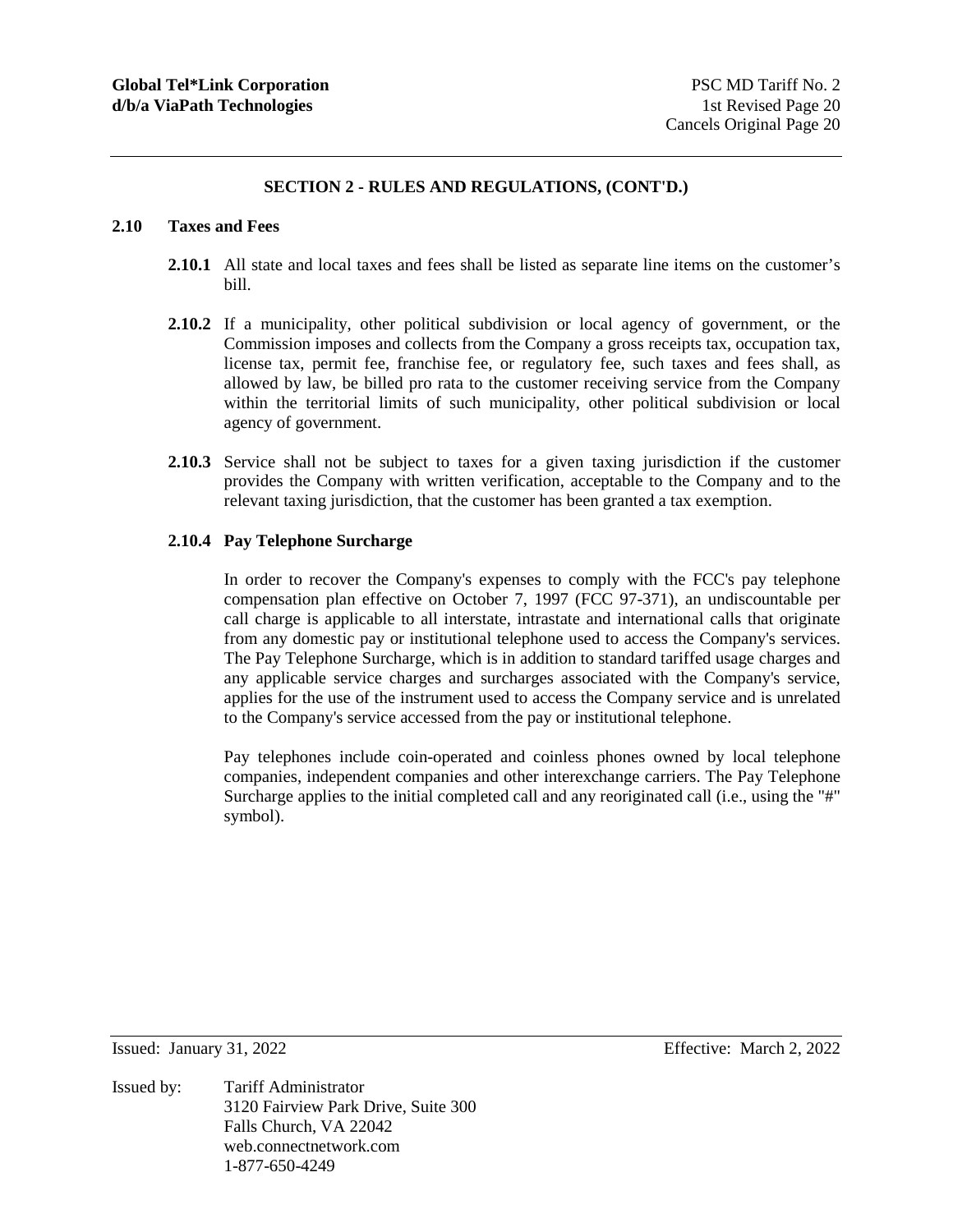#### **2.10 Taxes and Fees, (Cont'd.)**

#### **2.10.4 Pay Telephone Surcharge, Cont'd.**

Whenever possible, the Pay Telephone Surcharge will appear on the same invoice containing the usage charges for the surcharged call. In cases where proper pay or inmate telephone coding digits are not transmitted to the Company prior to completion of a call, the Public Pay Telephone Surcharge may be billed on a subsequent invoice after the Company has obtained information that the originating station is an eligible pay telephone.

The Pay Telephone Surcharge does not apply to calls placed from pay telephones at which the Customer pays for service by inserting coins during the progress of the call.

#### **2.11 Returned Check Charge**

The charge for a returned check is \$25.00.

Issued: January 31, 2022 Effective: March 2, 2022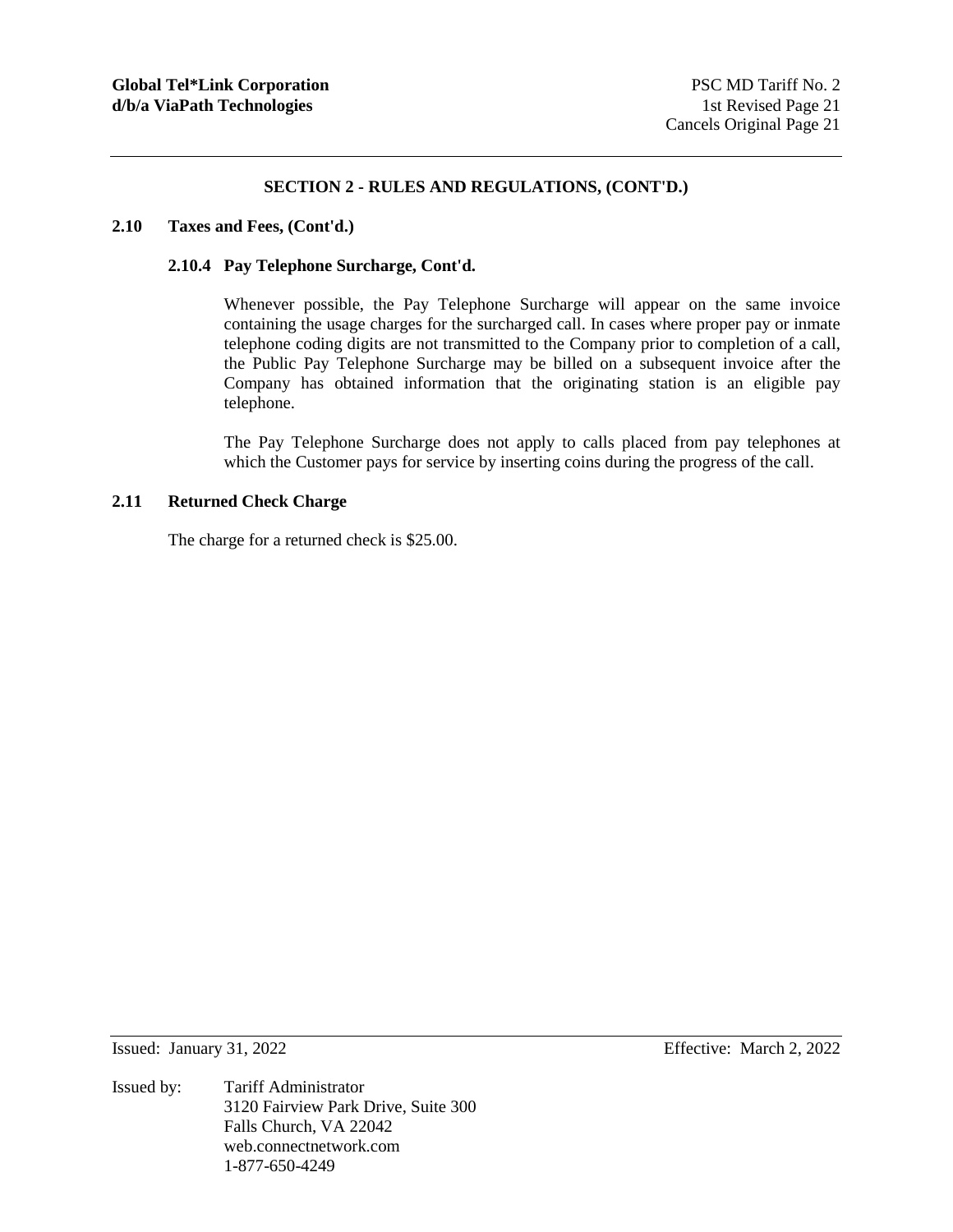#### **2.12 Termination of Service**

## **2.12.1 Denial of Service Without Notice**

The Company may discontinue service without notice for any of the following reasons:

- **2.12.1.1 Hazardous Condition.** For a condition on the customer's premises determined by the Company to be hazardous.
- **2.12.1.2 Adverse Effect on Service.** Customer's use of equipment in such a manner as to adversely affect the Company's equipment or the Company's service to others.
- **2.12.1.3 Tampering With Company Property.** Customer's tampering with equipment furnished and owned by the Company.
- **212.1.4 Unauthorized Use of Service.** Customer's unauthorized use of service by any method which causes hazardous signals over the Company's network.
- **2.12.1.5. Illegal use of Service.** Customer's use of service or equipment in a manner to violate the law

Issued: January 31, 2022 Effective: March 2, 2022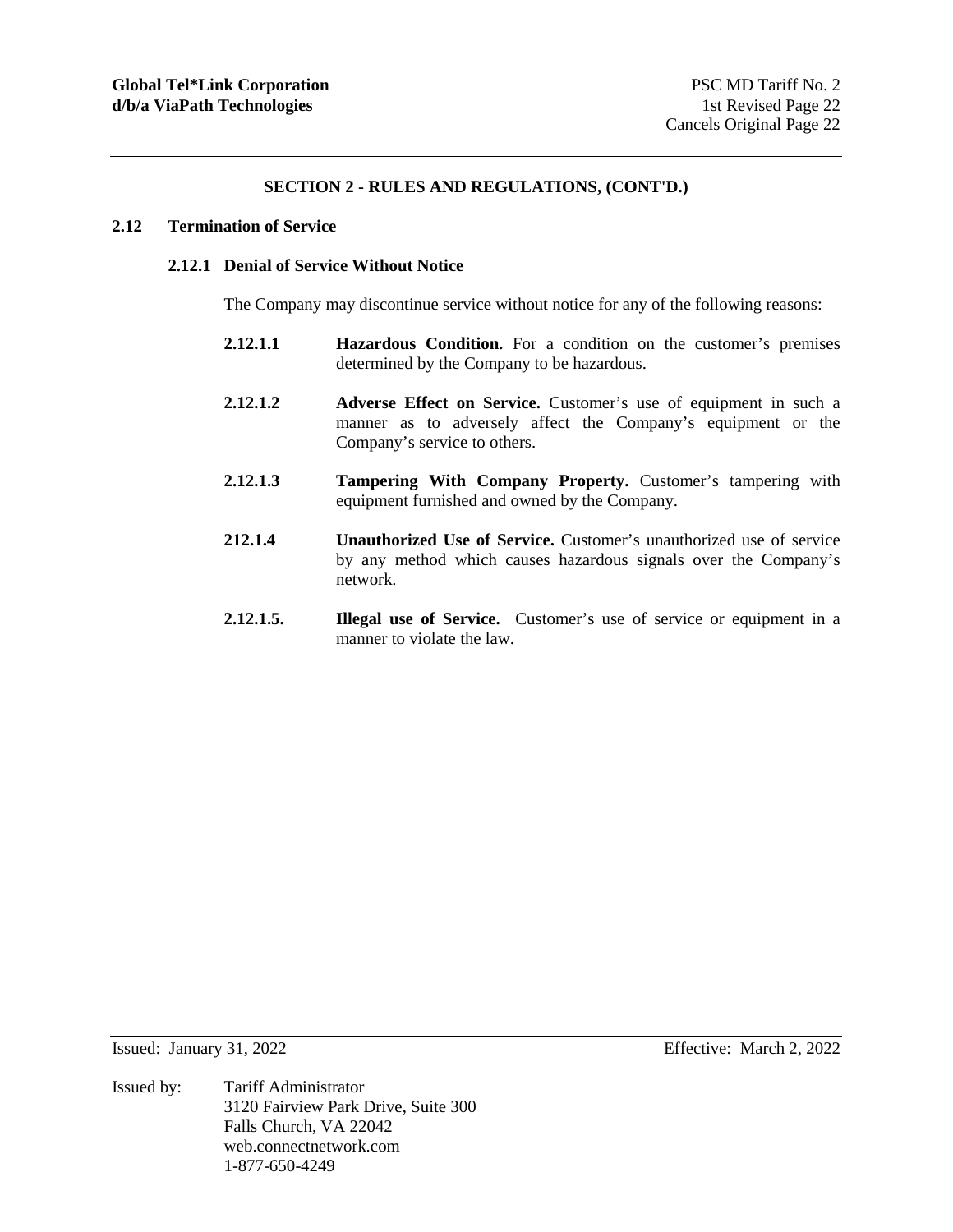#### **2.12 Termination of Service, (Cont'd.)**

## **2.12.2. Denial of Service Requiring Notice**

- **2.12.2.1** The Company may deny service for any of the following reasons provided it has notified the customer of its intent, in writing, to deny service and has allowed the customer a reasonable time of not less than 10 days in which to remove the cause for denial:
	- **2.12.2.1.A Non-compliance with Regulations.** For violation of or noncompliance with regulations contained in Code of Maryland Regulations 20.45.04, or for violation of or non-compliance with the Company's tariffs on file with the Commission.
	- **2.12.2.1.B Failure on Contractual Obligations.** For failure of the customer to fulfill his contractual obligations for service or facilities subject to regulation by the Maryland Public Service Commission.
	- **2.12.2.1.C Refusal of Access.** For failure of the customer to permit the Company to have reasonable access to its equipment.

## **2.12.2.1.D Non-payment of Bill.**

- **2.12.2.1.D.1** For non-payment of a bill for service, provided that the Company has made a reasonable attempt to effect collection and has given the customer written notice of its intent to deny service if settlement of his account is not made and provided the customer has at least 5 days, excluding Sundays and holidays in which to make settlement before his service is denied.
- **2.12.2.1.D.2** In cases of bankruptcy, receivership, abandonment of service, or abnormal toll usage not covered adequately by a security deposit, less than 5 days notice may be given if necessary to protect the Company's revenues.
- **2.12.2.1.D.3** Except in cases where a prior promise to pay has not been kept or bankruptcy, receivership, abandoned service, or abnormal toll usage is involved, the Company may not deny service on the day preceding any day on which it is not prepared to accept payment of the amount due and to reconnect service.

Issued by: Tariff Administrator 3120 Fairview Park Drive, Suite 300 Falls Church, VA 22042 web.connectnetwork.com 1-877-650-4249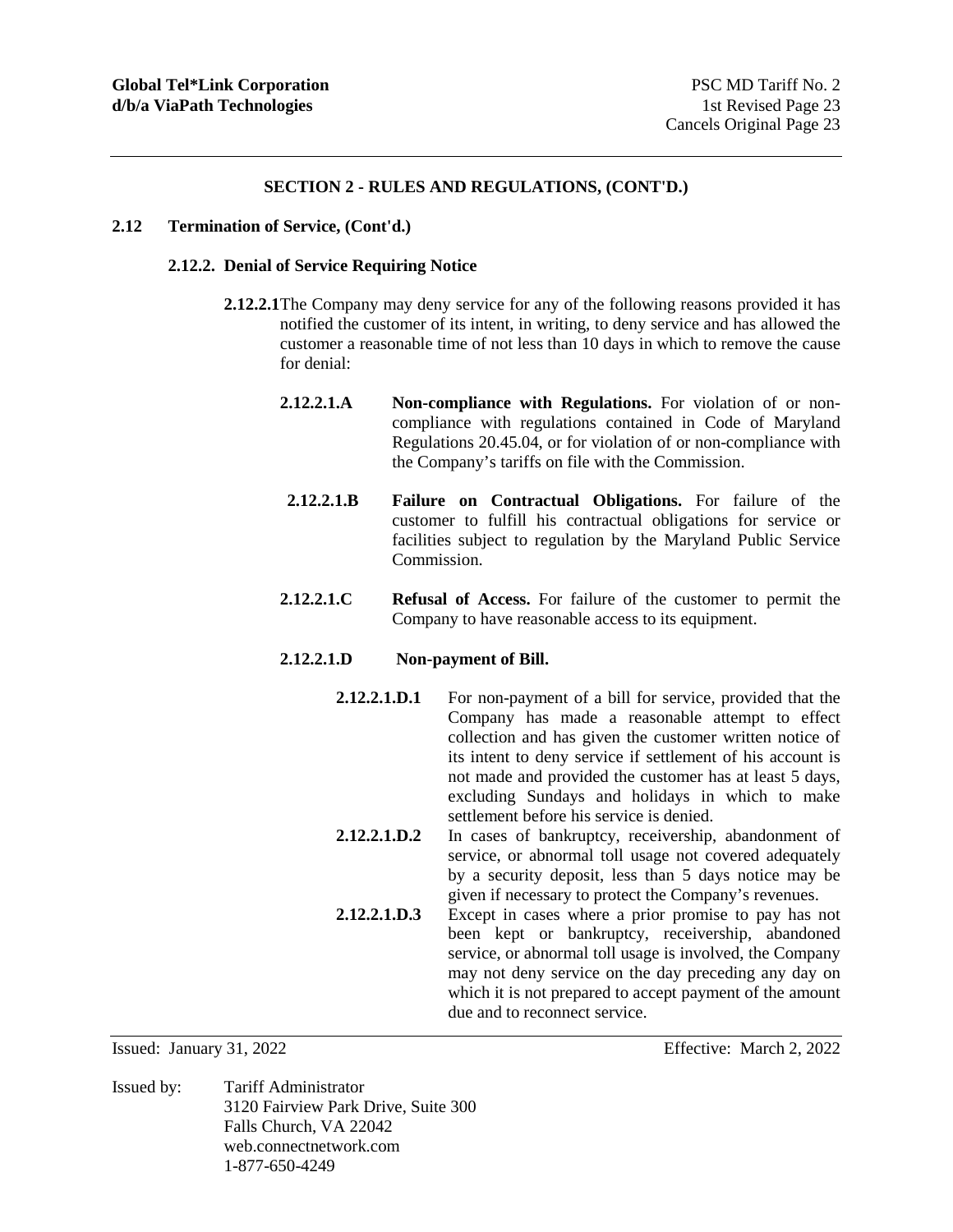#### **2.12 Termination of Service, (Cont'd.)**

#### **2.14.2. Denial of Service Requiring Notice, Cont'd.**

- 2.12.2.1.D.4 Failure to Comply with Service Conditions. For failure of the customer to furnish the service equipment, permits, certificates, or rights-of-way, specified by the Company as a condition to obtaining service, or if the equipment or permissions are withdrawn or terminated.
- 2.12.2.1.D.5 Failure to Comply with Municipal Ordinances. For failure to comply with municipal ordinances or other laws pertaining to telephone service.
- **2.12.2.1.D.6 Failure to Pay Increased Deposit Required.** For failure of the customer to pay an increased security deposit when warranted by the Company to protect its revenue in accordance with Code of Maryland Regulations 20.45.04.

Issued: January 31, 2022 Effective: March 2, 2022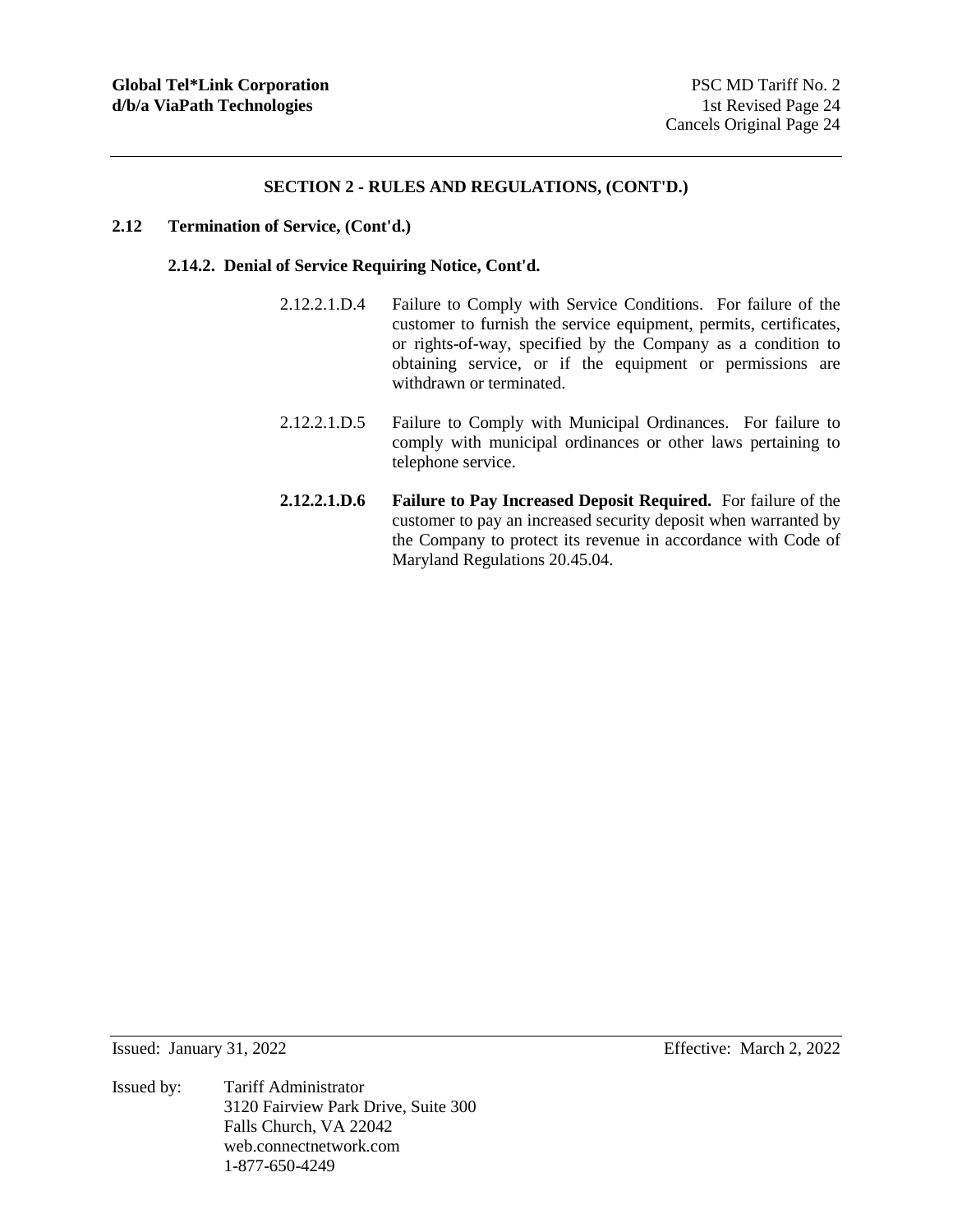#### **2.12 Termination of Service, (Cont'd.)**

#### **2.12.3. Insufficient Reasons for Denial of Service**

- **2.12.3.1** The following may not constitute cause for refusal of service to a present or prospective customer:
	- **2.12.3.1.A** Failure of a prior customer to pay for service at the premises to be serviced;
	- **2.12.3.1.B** Failure to pay for a different class of service for a different entity;
	- **2.12.3.1.C** Failure to pay the bill of another customer as guarantor of that bill;
	- **2.12.3.1.D** Failure to pay directory advertising charges;
	- **2.12.3.1.E** Failure to pay an undercharge as described in the Code of Maryland Regulations 20.45.04.01.D.(2); or
	- **2.12.3.1.F** Failure to pay an outstanding bill that is over 7 years old, unless the:
		- **2.12.3.1.F.1** Customer signed an agreement to pay the outstanding bill before the expiration of this period;
		- **2.12.3.1.F.2** Outstanding bill is for service obtained by the customer by means of tampering with equipment furnished and owned by the Company or by unauthorized use of service by any method; or

Issued by: Tariff Administrator 3120 Fairview Park Drive, Suite 300 Falls Church, VA 22042 web.connectnetwork.com 1-877-650-4249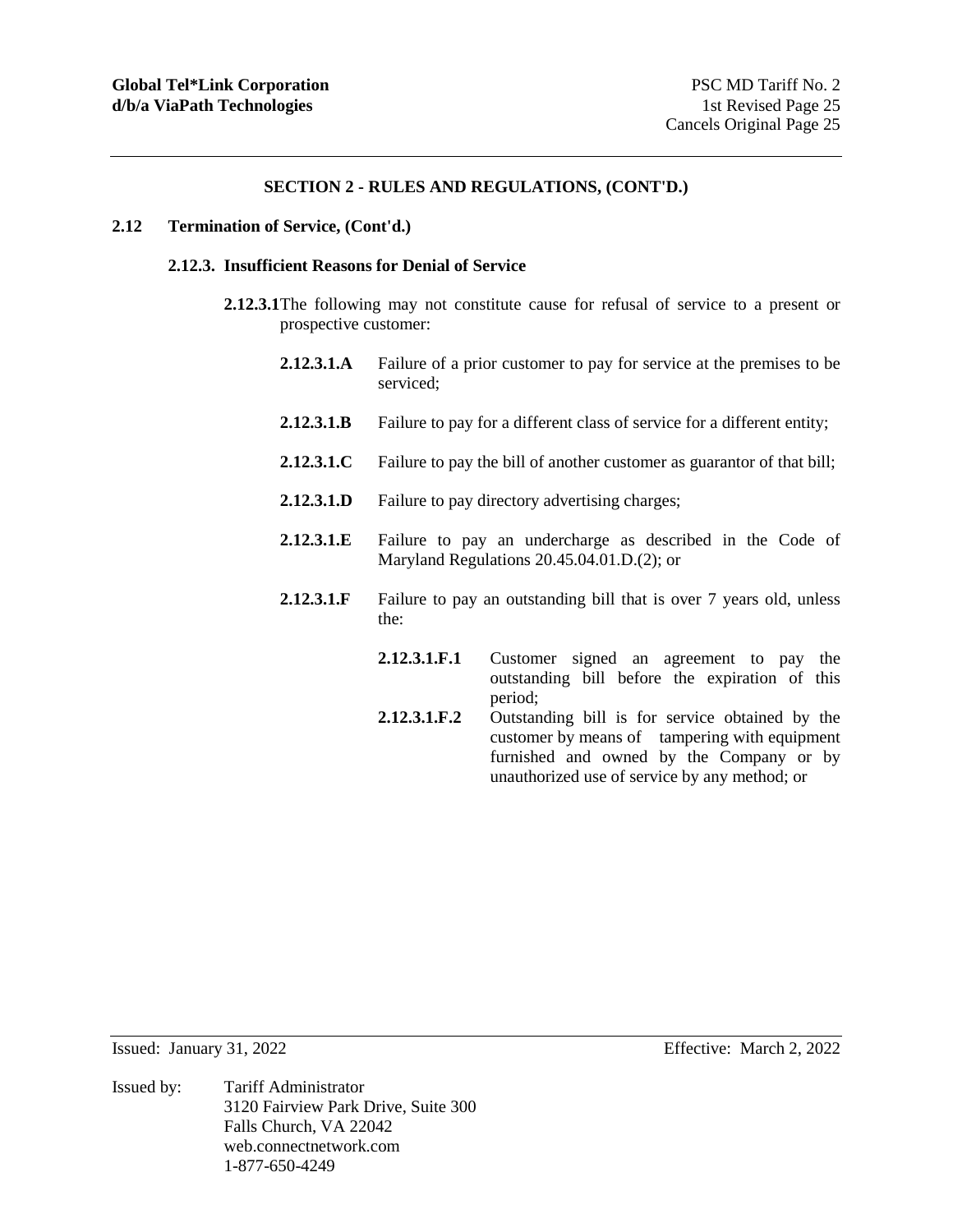#### **2.12 Termination of Service, (Cont'd.)**

## **2.12.3. Insufficient Reasons for Denial of Service, (Cont'd.)**

#### **2.12.3.1 (Cont'd.)**

- **2.12.3.1.F.3** Outstanding bill is for service obtained by the customer by means of an application made:
	- (i) In a fictitious name,
	- (ii) In the name of an individual who is not an occupant of the dwelling unit, without disclosure of the individual's actual address,
	- (iii) In the name of a third party without disclosing that fact or without bonafide authority from the third party, or
	- (iv) Without disclosure of a material fact or by misrepresentations of a material fact.

**2.12.3.2** This regulation applies to both residential and nonresidential classes of service.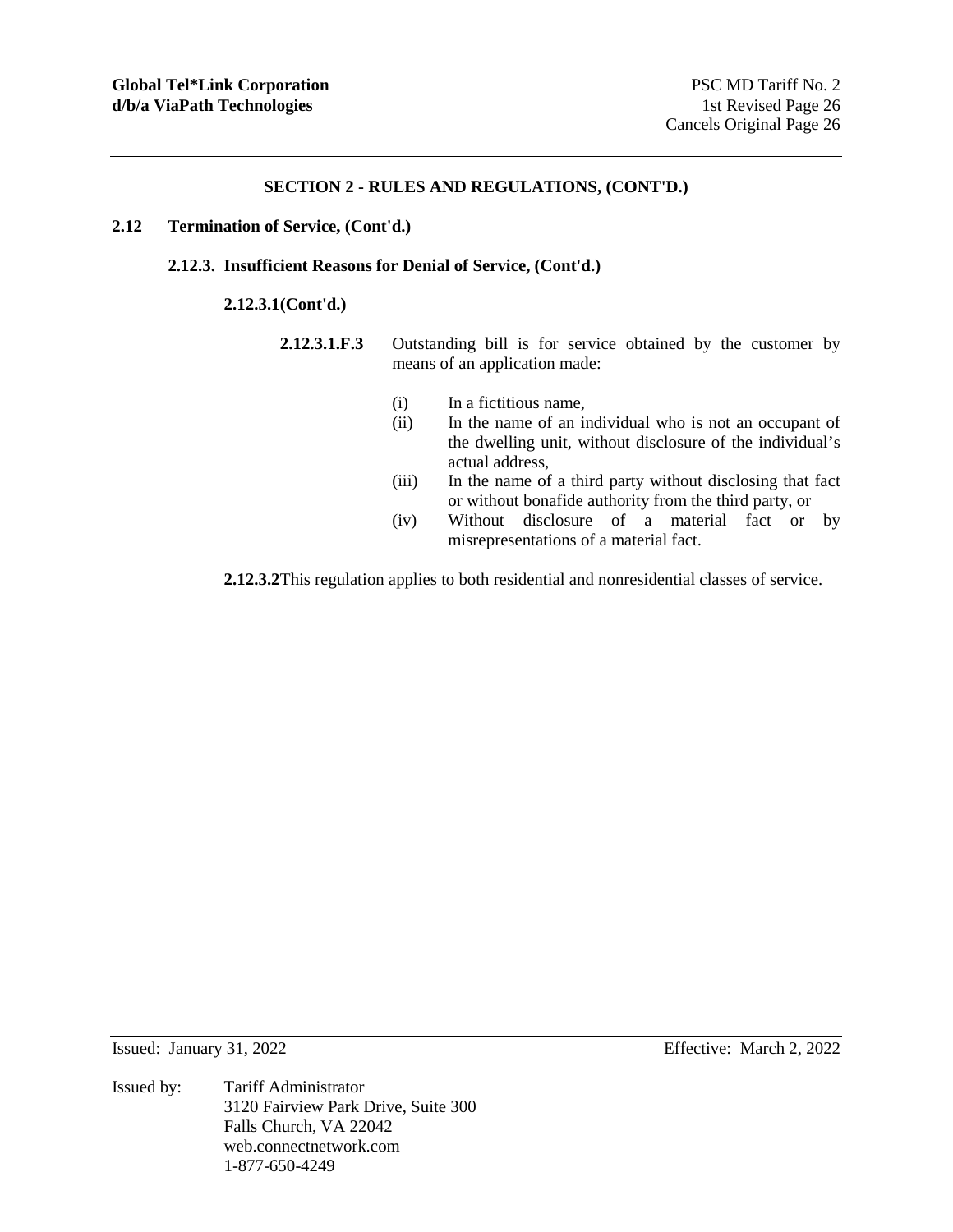#### **2.13 Unlawful Use of Service**

- **2.13.1** Service shall not be used for any purpose in violation of law or for any use as to which the customer has not obtained all required governmental approvals, authorizations, licenses, consents, and permits. The Company shall refuse to furnish service to an applicant or shall disconnect the service without notice of a customer when:
	- **2.13.1.1** An order shall be issued, signed by a judge finding that probable cause exists to believe that the use made or to be made of the service is prohibited by law, or
	- **2.13.1.2** The Company is notified in writing by a law enforcement agency acting within its jurisdiction that any facility furnished by the Company is being used or will be used for the purpose of transmitting or receiving gambling information in interstate or foreign commerce in violation of the law.
- **2.13.2** If service has been physically disconnected by law enforcement officials at the customer's premises and if there is not presented to the Company the written finding of a judge, then upon written or verbal request of the subscriber, and agreement to pay restoral of service charges and other applicable service charges, the Company shall promptly restore such service.

#### **2.14 Interference with or Impairment of Service**

Service shall not be used in any manner that interferes with other persons in the use of their service, prevents other persons from using their service, or otherwise impairs the quality of service to other customers. The Company may require a customer to immediately shut down its transmission of signals if said transmission is causing interference to others or impairing the service of others.

Issued: January 31, 2022 Effective: March 2, 2022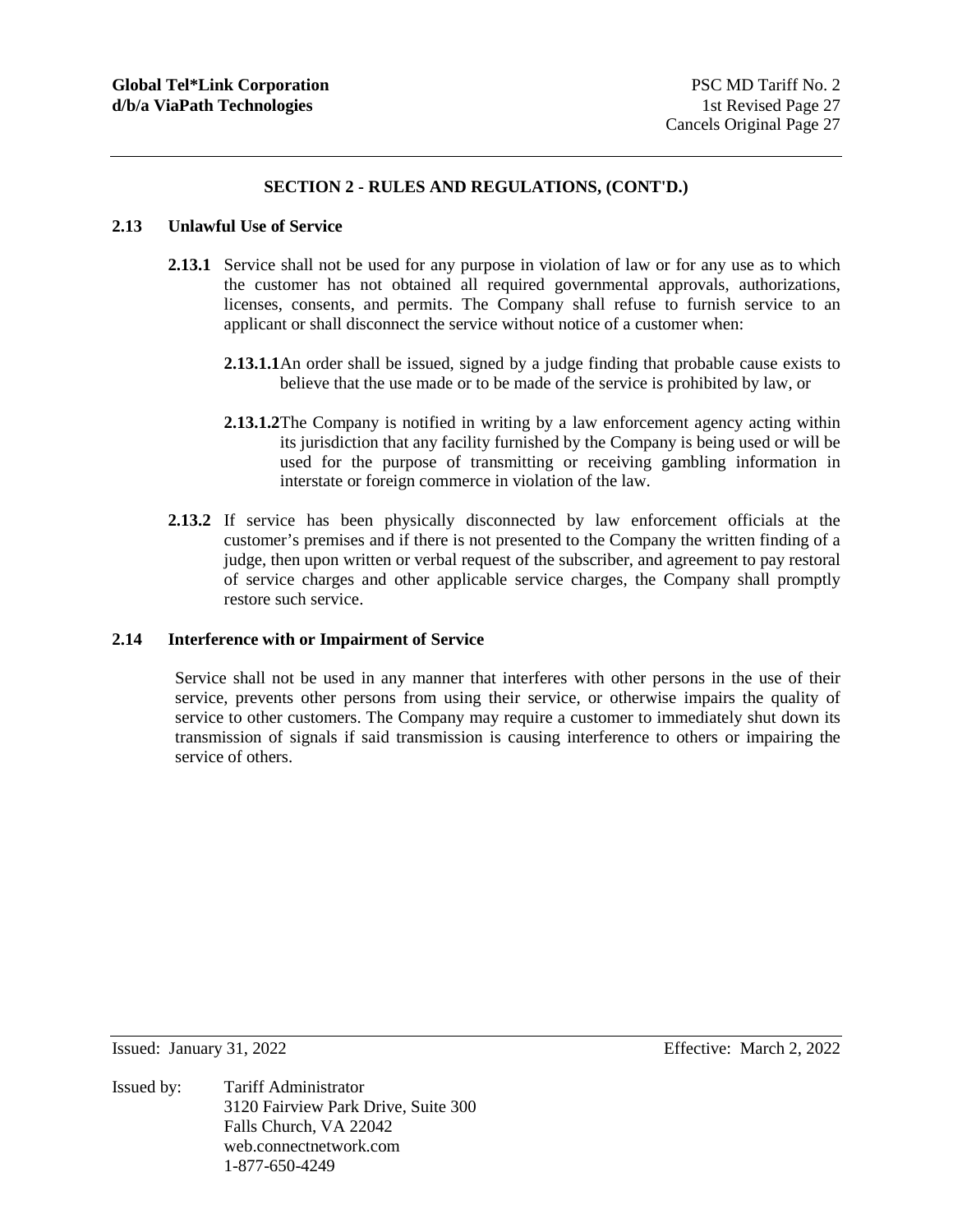#### **2.15 Telephone Solicitation by Use of Recorded Messages**

2.15.1 Service shall not be used for the purpose of solicitation by recorded messages when such solicitation occurs as a result of unrequested or unsolicited calls initiated by the solicitor by means of automatic dialing devices. Such devices, with storage capability of numbers to be called or a random or sequential number generator that produces numbers to be called and having the capability, working alone or in conjunction with other equipment, of disseminating a prerecorded message to the number called and which are calling party or called party controlled, are expressly prohibited.

## **2.16 Incomplete Calls**

**2.16.1** There shall be no charge for incomplete calls. No charge will be levied for unanswered calls. Customers will receive credit for calls placed to a wrong number if the customer notifies the Company of the error.

#### **2.17 Overcharge/Undercharge**

- **2.17.1** Overcharge/undercharge provisions will be in accordance with COMAR 20.45.04.01.
- **2.17.2** When a customer has been overcharged, the amount shall be refunded or credited to the customer.

- Issued: January 31, 2022 Effective: March 2, 2022
- Issued by: Tariff Administrator 3120 Fairview Park Drive, Suite 300 Falls Church, VA 22042 web.connectnetwork.com 1-877-650-4249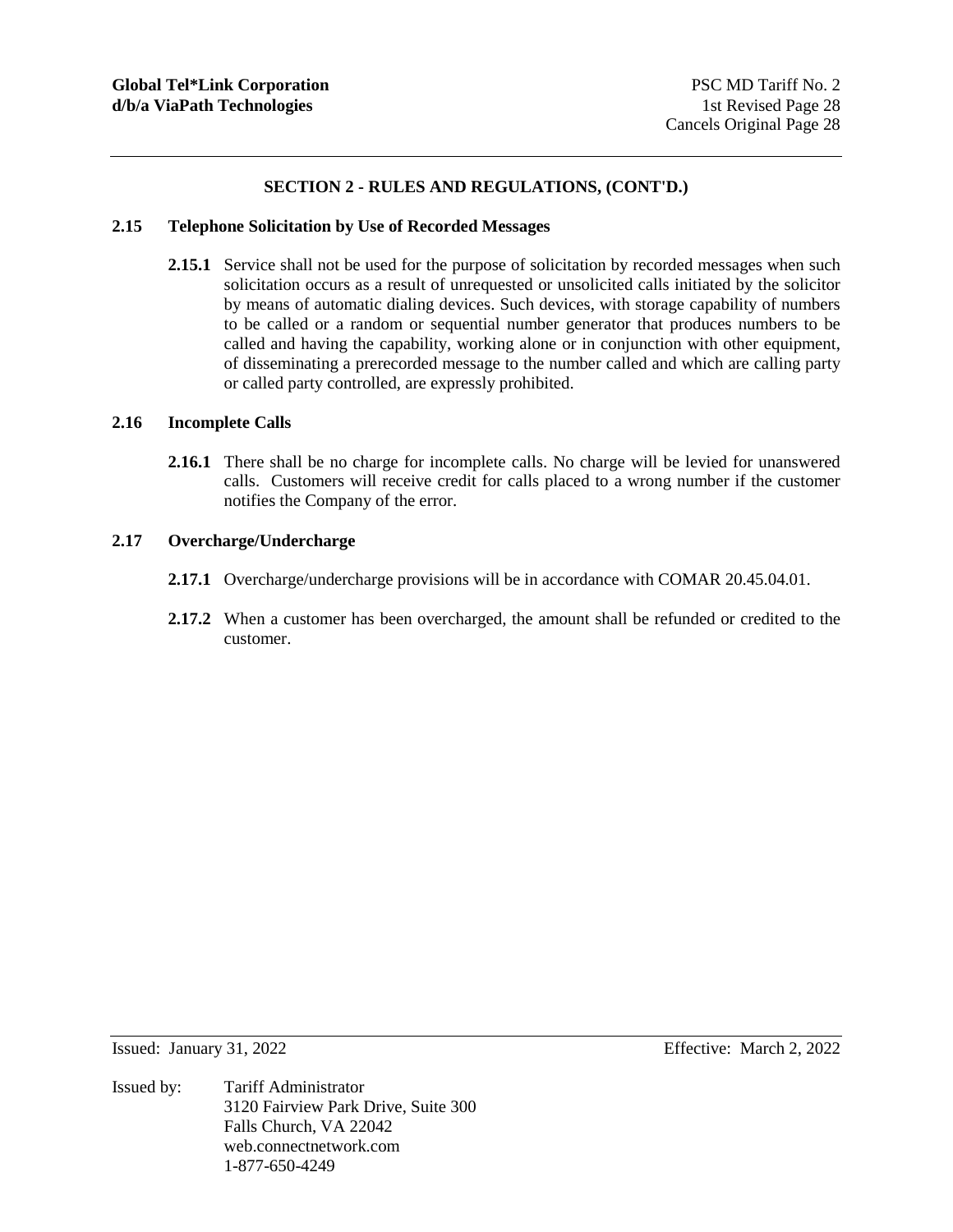## **SECTION 3 - DESCRIPTION OF SERVICES**

# **3.1 Individual Case Basis ("ICB") Offerings**

**3.1.1** The tariff may not specify the price of a service in the tariff as "ICB. The Company may or may not have an equivalent service in its the tariff on file with the Commission, and the quoted ICB rates may be different than the tariffed rates. An ICB must be provided under contract to a customer and the contract filed (can be under seal) with the Commission. All customers have non-discriminatory access to requesting the service under an ICB rate.

Issued: January 31, 2022 Effective: March 2, 2022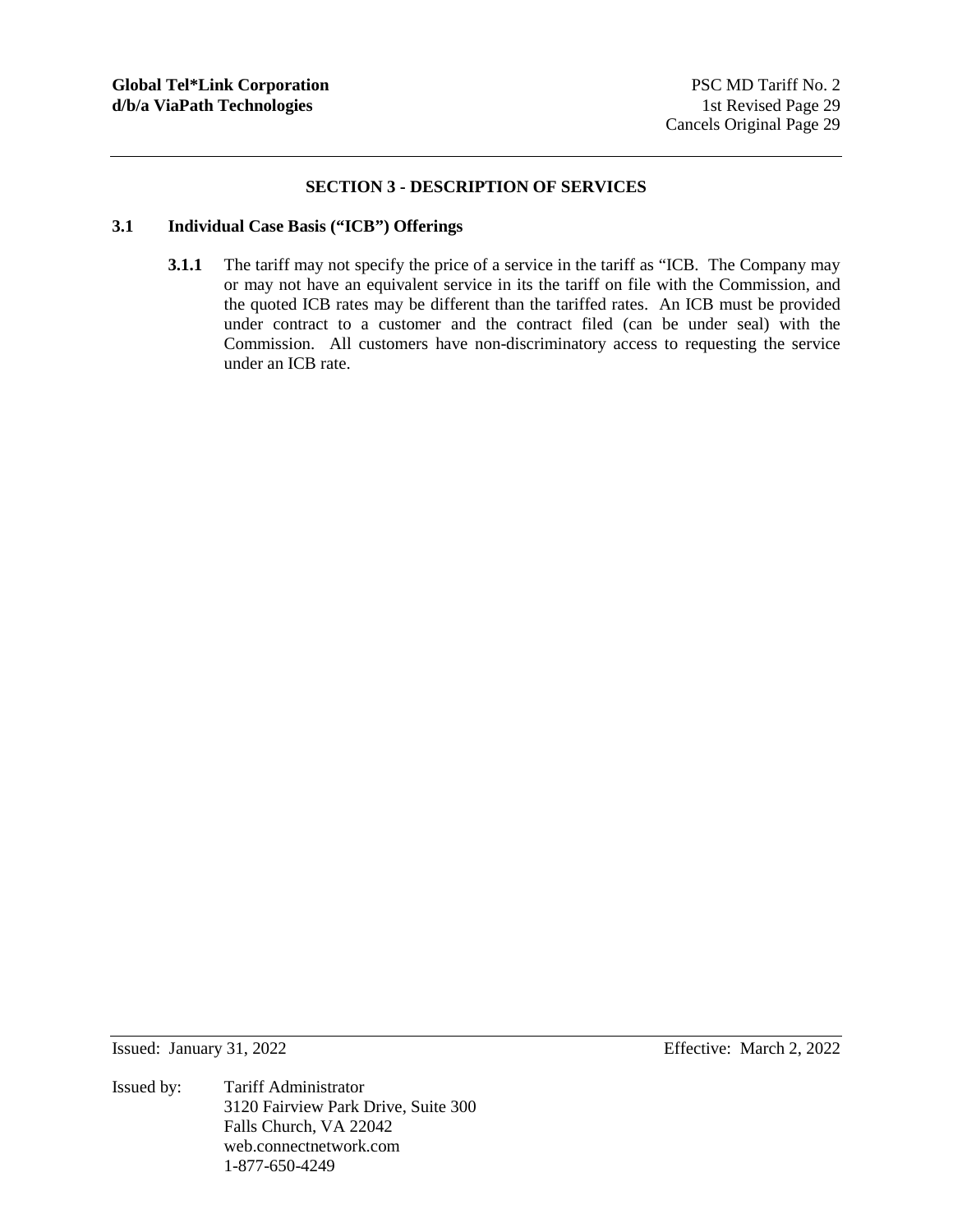## **SECTION 4 - RATES AND CHARGES**

# **4.1 Calculation of Rates (Select the appropriate clauses or add as required)**

- **4.1.1** Timing of calls begins when the call is answered at the called station.
- **4.1.2** There is no variation in call rates based on time of day or day of week.

Issued: January 31, 2022 Effective: March 2, 2022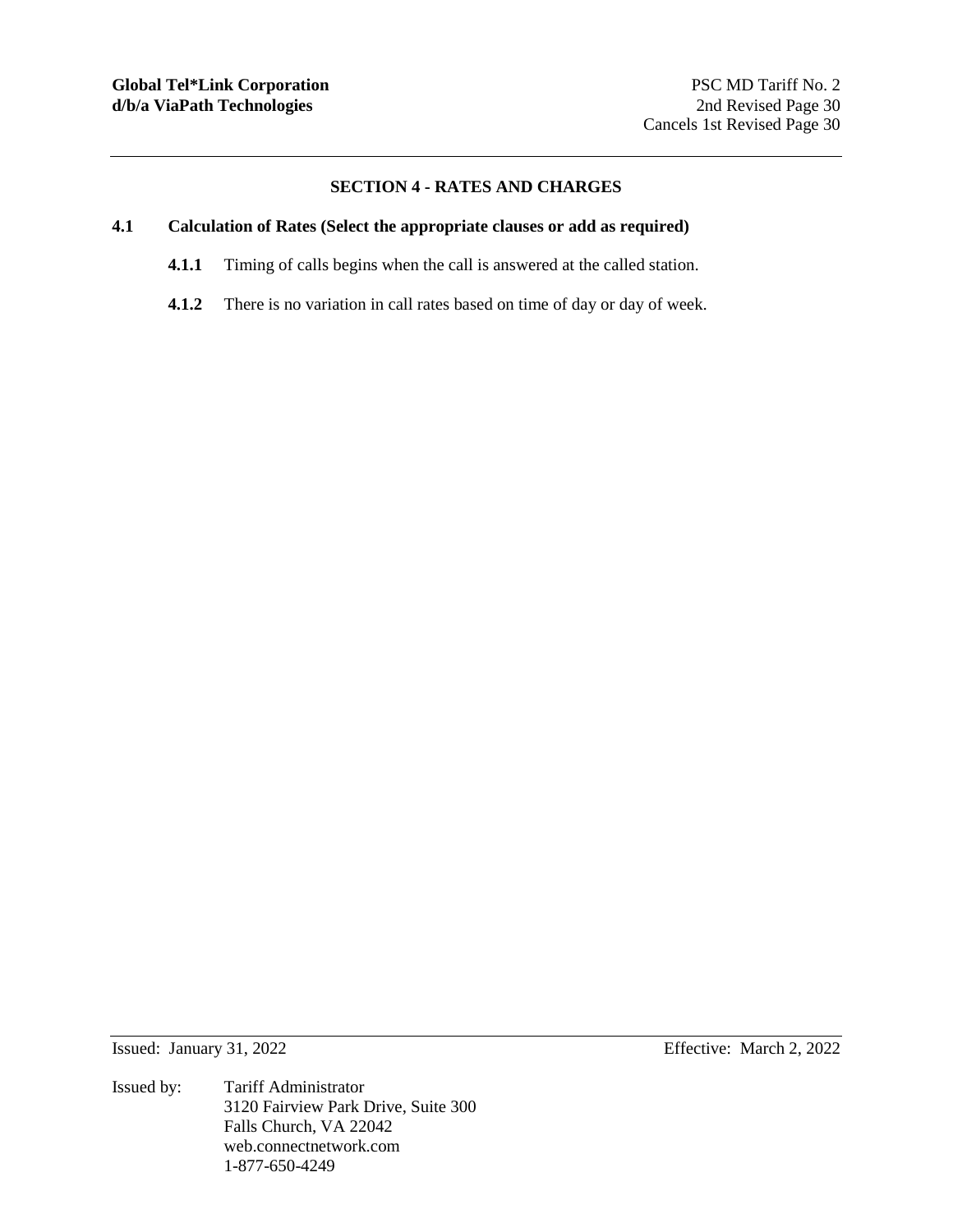**4.3 [Reserved For Future Use]** 

Issued by: Tariff Administrator 3120 Fairview Park Drive, Suite 300 Falls Church, VA 22042 web.connectnetwork.com 1-877-650-4249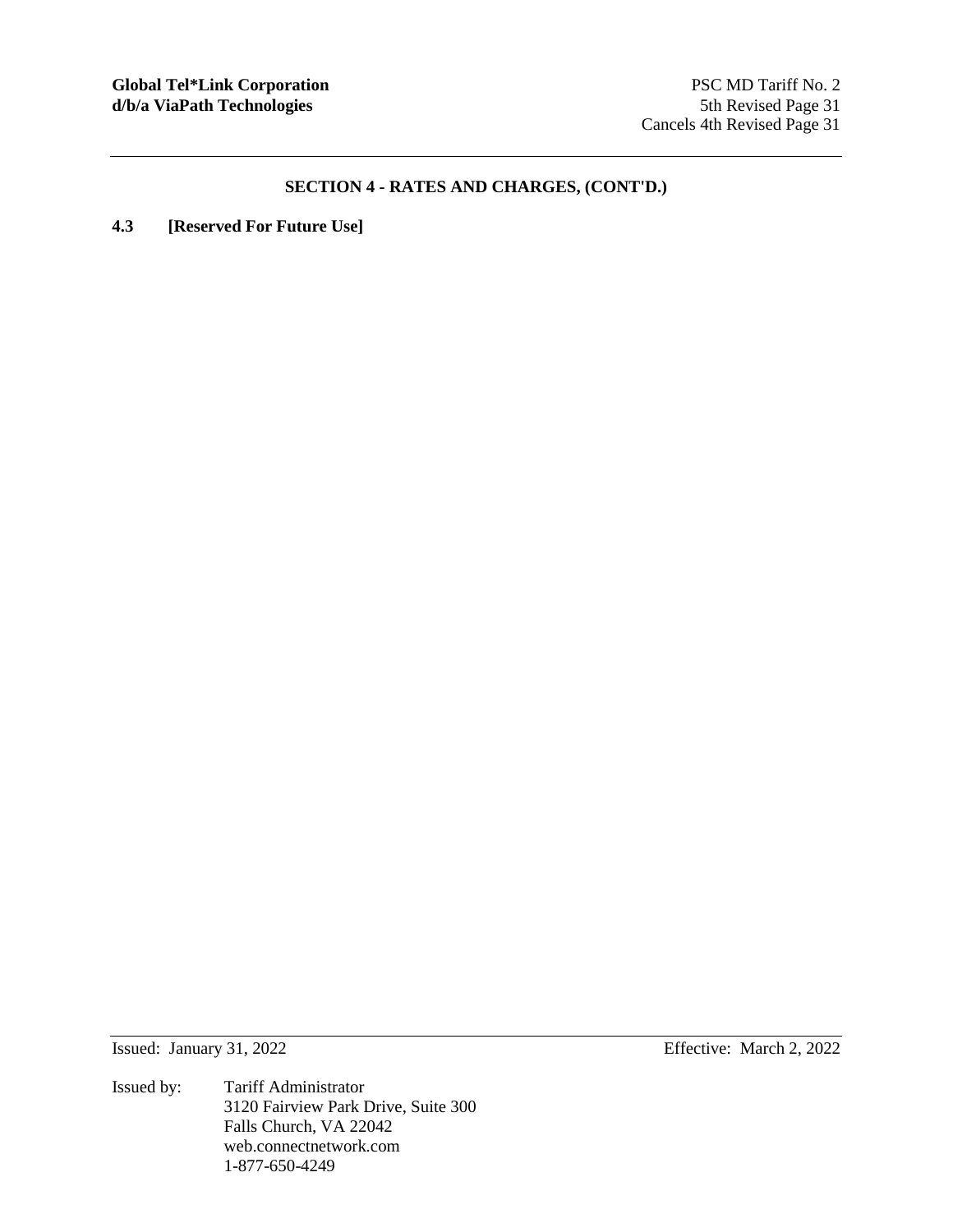## **4.4 Institutional Operator Assisted Calling**

Institutional operator assisted service allows inmates to place collect calls through an automated call processing system. The call processing system prompts the inmate and the called party such that the call is completed without live operator assistance. Calls are placed on a collect-only basis to the called party.

A number of special blocking and screening capabilities are available with institutional operator services provided by the Company. These capabilities allow Institutions to control Inmate access to telecommunications services, reduce fraudulent use of the Company's services, and eliminate harassing calls to persons outside the institution.

For services provided to inmates of institutions, the following special conditions apply:

- 1. Calls to "900", "976" or other pay-per-call services are blocked by the Company.
- 2. At the request of the institution, the Company may block inmate access to toll-free numbers (e.g., 800, 888) and dialing sequences used to access other carriers or operator service providers (e.g., 950-XXXX, 10XXXX).
- 3. At the request of the Institution, the Company may block inmate access to "911", "411", or local operators reached through "0-" dialing.
- 4. At the request of the Institution, the Company may block inmate access to specific telephone numbers.
- 5. Availability of the Company's services may be restricted by the institution to certain hours and/or days of the week.
- 6. At the request of the institution, no notices or signage concerning the Company's services will be posted with its instruments. Information concerning the Company's services is provided to the administration of each institution where the Company's services are offered. Inmates may obtain information regarding rates and charges by requesting such information from the institution's administration.
- 7. At the request of the institution, the Company may impose time limits on local and long distance calls placed using its services.
- 8. At the request of the institution, equipment may be provided which permits monitoring of inmate calls by legally authorized government officials.

Issued: January 31, 2022 Effective: March 2, 2022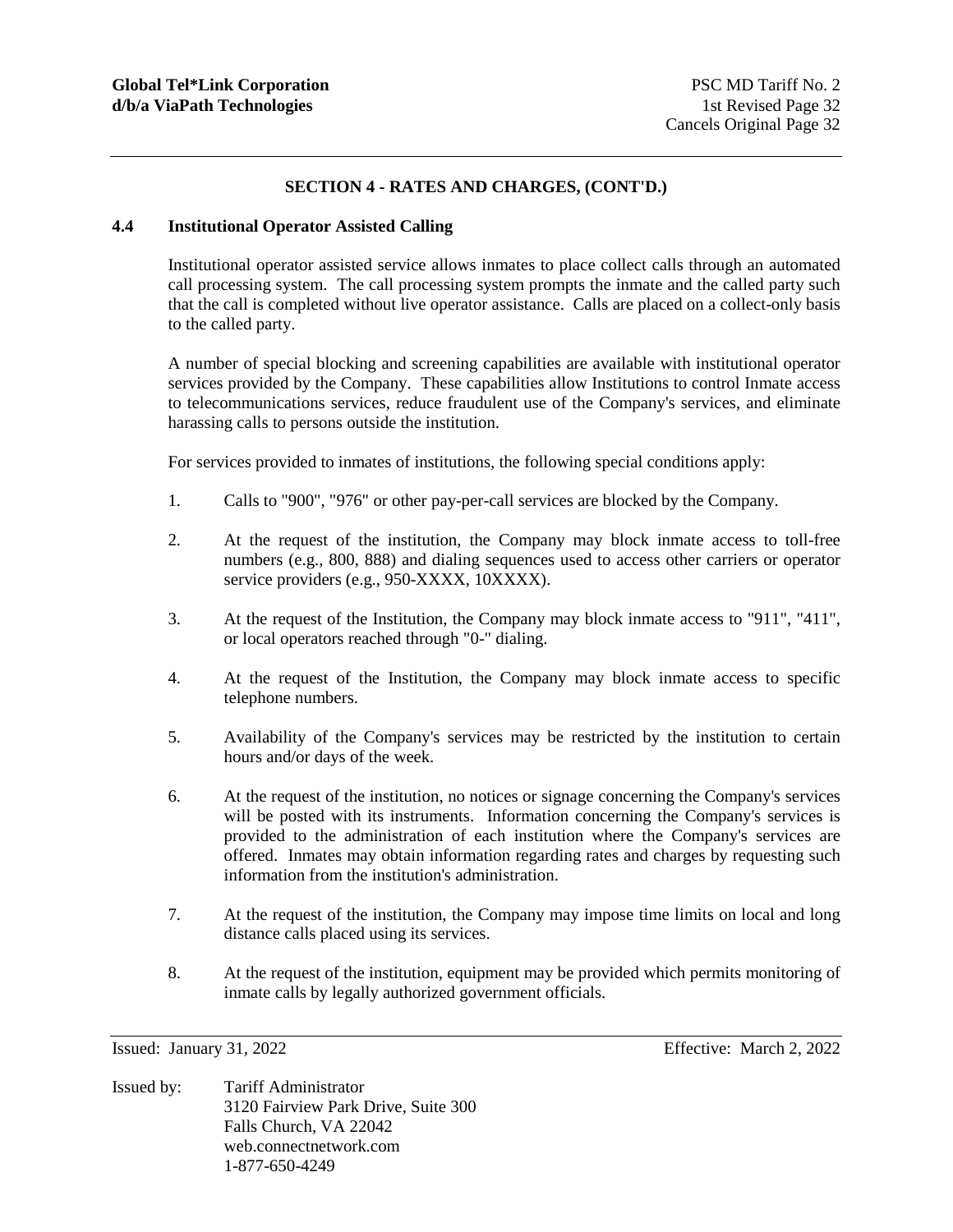## **4.4 Institutional Operator Assisted Calling, (Cont'd.)**

## **4.4.1 Institutional Collect-Only Rates**

## **A. Local Services Rates and Charges**

Local operator assisted collect-only calls placed by inmates of institutions and other correctional facilities are billed as follows:

**1. Usage Charge**s

Rate Per Minute:  $\text{80.07}$ 

#### **B. IntraLATA Services Rates and Charges**

## **1. Usage Charges**

Service is billed in one (1) minute increments following an initial one (1) minute billing period.

Rate Per Minute:  $\$0.30$ 

Issued by: Tariff Administrator 3120 Fairview Park Drive, Suite 300 Falls Church, VA 22042 web.connectnetwork.com 1-877-650-4249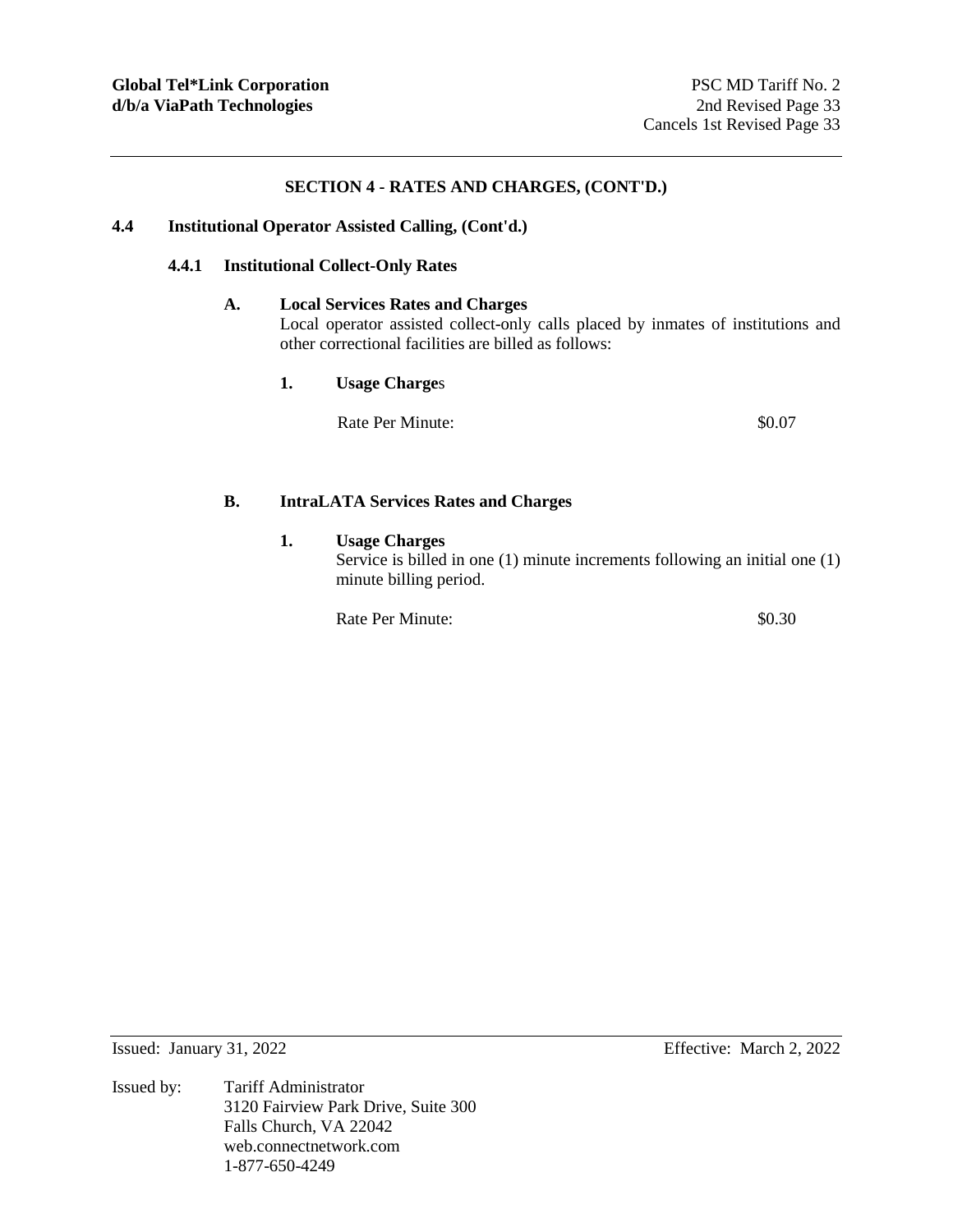## **4.4 Institutional Operator Assisted Calling, (Cont'd.)**

## **4.4.1 Institutional Collect-Only Rates, (Cont'd.)**

# **C. InterLATA Services Rates and Charges**

## **1. Usage Charges**

Service is billed in one (1) minute increments following an initial one (1) minute billing period.

Rate Per Minute:  $\$0.45$ 

Issued: January 31, 2022 Effective: March 2, 2022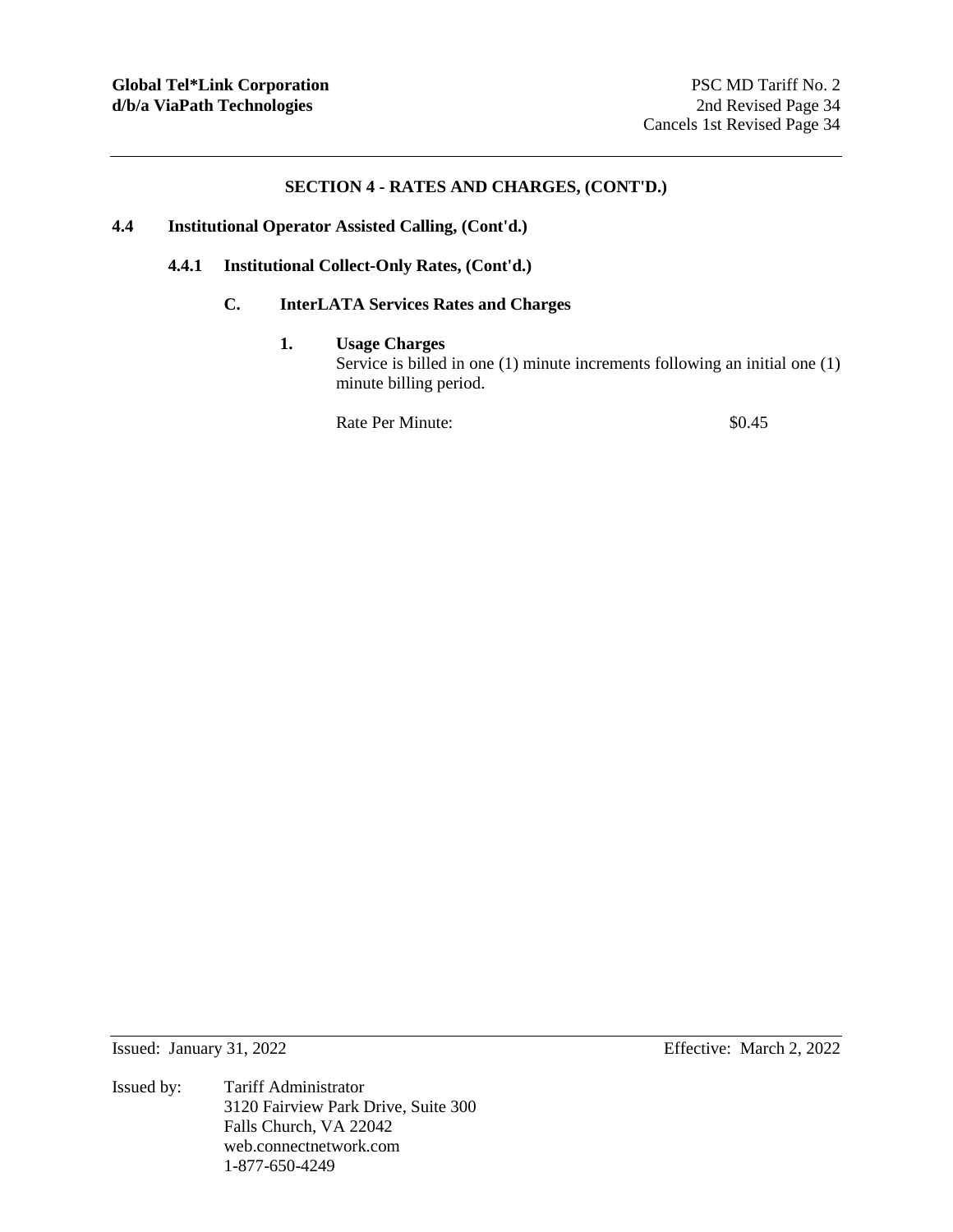#### **4.5 Prepaid Institutional Service**

# **4.5.1 Applicability**

Prepaid Institutional Service calls are originated by entering a Personal Account Code. The Company's system informs the Customer (i.e., inmate) of the Available Usage Balance remaining in his/her Prepaid Account and prompts the Customer to place a call by entering a destination telephone number. Network usage for calls placed is deducted from the Available Usage Balance in the Customer's Account on a real time basis as the call progresses. With Prepaid Institutional Service, the Customer may purchase a voucher in any denomination. A Personal Account Code is assigned to each voucher with instructions for accessing and using the service. All monetary transactions take place between the institution and the Customer, and are under the direct and complete control of the institution.

Prepaid Institutional Service allows the Customer to make calls up to the total amount purchased divided by the per minute rate. Vouchers are not renewable. No minimum service period applies. Available Usage on the Customer's voucher is non-refundable.

Prepaid Institutional Service rates are not distance or time of day sensitive. Holiday discounts do not apply. Network usage for Prepaid Institutional Account Calls is deducted from the Available Usage Balance in Customer's Prepaid Account in full minute increments. For debiting purposes, call timing is rounded up to the nearest one (1) minute increment after the initial minimum period of one (1) minute. Usage charges are computed and rounded up to the nearest penny on a per call basis.

Account balances as well as rates and charges are available from the system upon access to place a call.

Issued by: Tariff Administrator 3120 Fairview Park Drive, Suite 300 Falls Church, VA 22042 web.connectnetwork.com 1-877-650-4249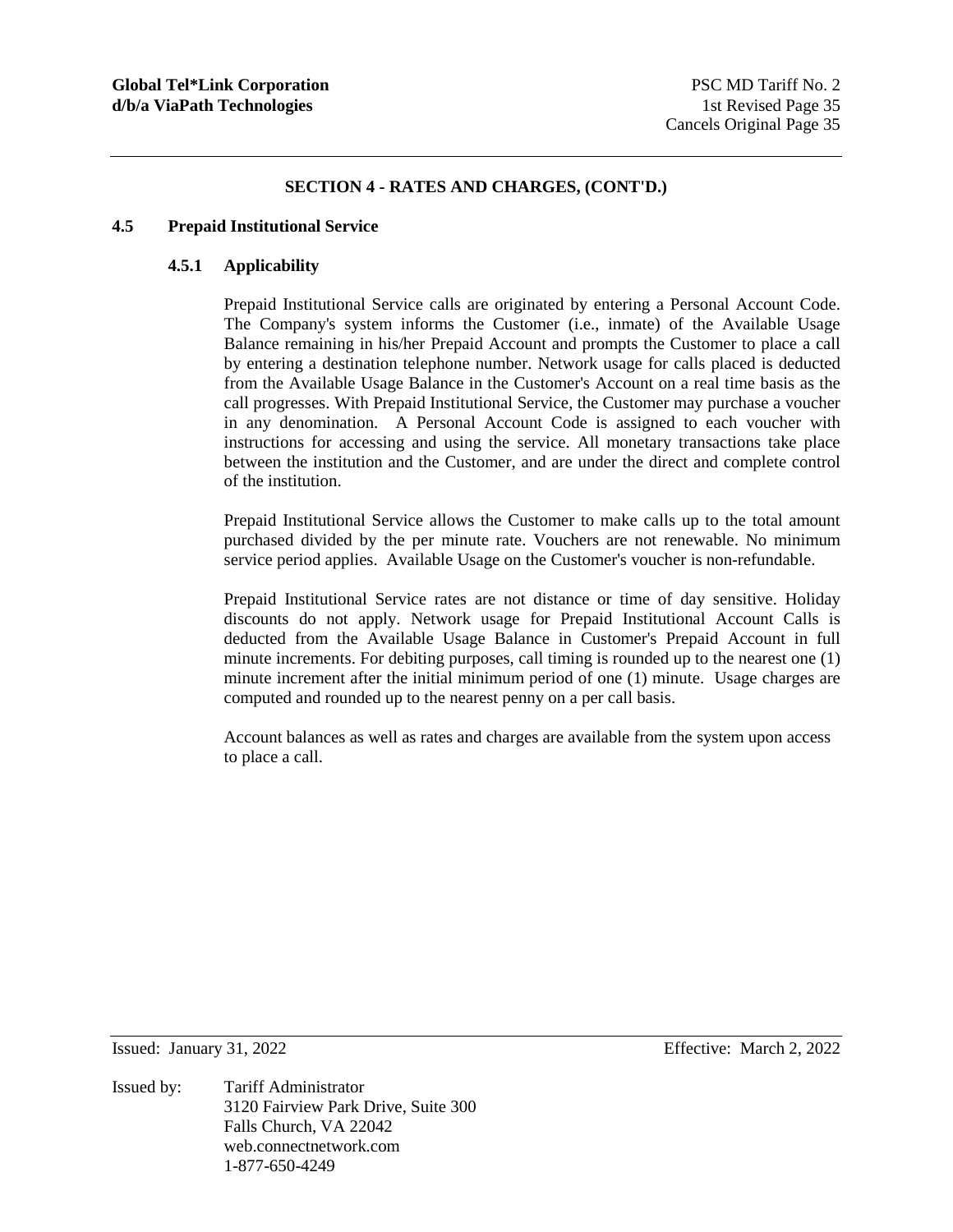## **4.5 Prepaid Institutional Service, (Cont'd.)**

# **4.5.1 Applicability, Cont'd.**

The Company's Prepaid Institutional Service is available 24 hours a day, seven days per week. The number of available accounts is subject to technical limitations. Accounts will be made available to Customers at the discretion of the Institution.

#### **A. Exclusions**

Calls to 700, 800, 900 numbers Calls to Directory Assistance 911 calls to emergency services Air to ground and high seas service Calls to live operators

## **B. Service Availability**

- 1. All calls must be charged against an Institution Prepaid voucher that has sufficient available balance.
- 2. Calls in progress will be terminated by the Company if the balance on the voucher is insufficient to continue the call.

#### **4.5.2 Prepaid Basic Rates**

Vouchers will be issued in any denomination of the Customer's choosing, subject to the requirements or restrictions of the Institution. Company may offer discounts to the Prepaid Basic Rate Schedule as requested by the Institution.

Issued: January 31, 2022 Effective: March 2, 2022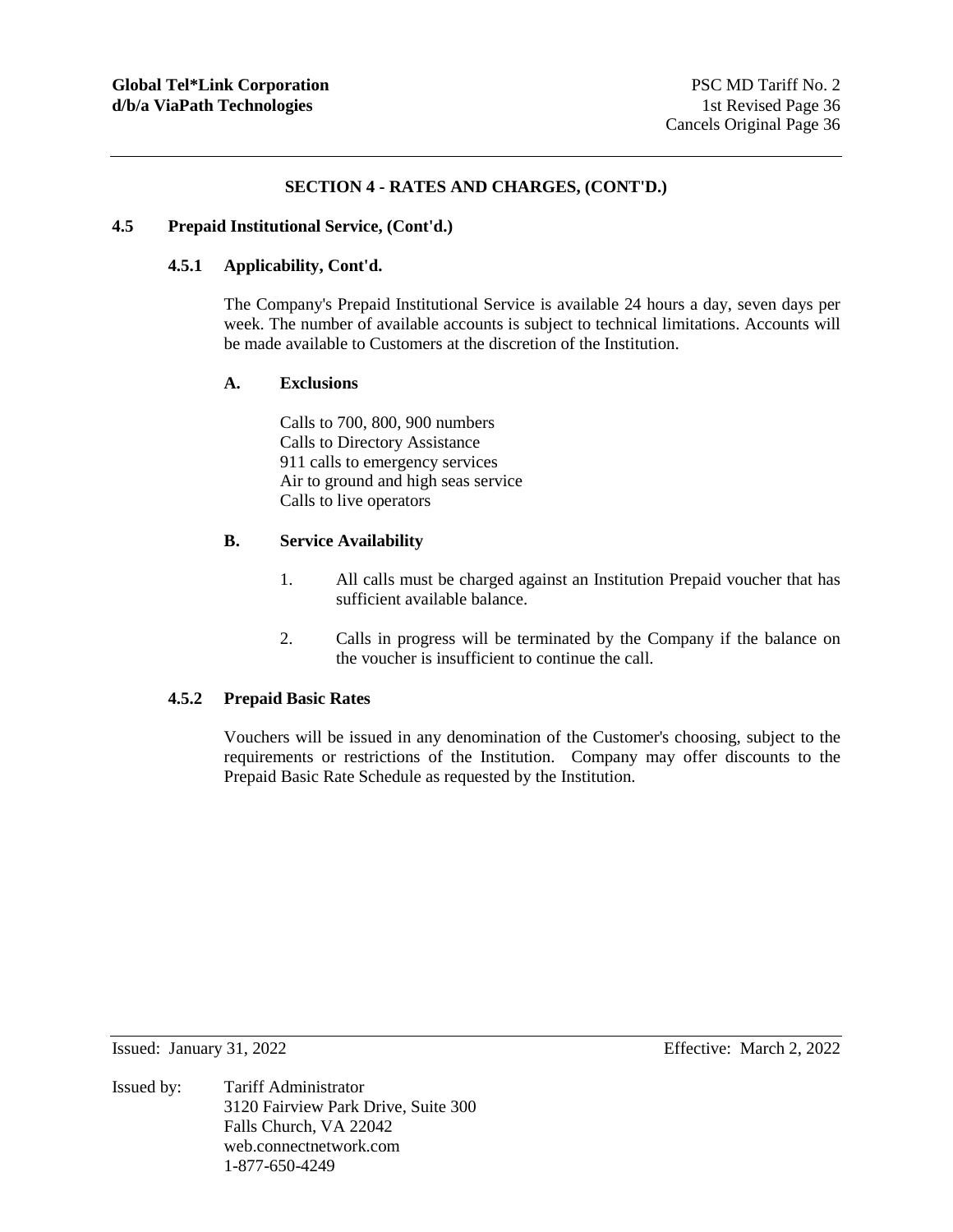## **4.5 Prepaid Institutional Service, (Cont'd.)**

## **4.5.2 Prepaid Basic Rates, Cont'd.**

#### **A. Local Services Rates and Charges**

Local operator assisted collect-only calls placed by inmates of institutions and other correctional facilities are billed as follows:

**1. Usage Charges** 

Rate Per Minute:  $\text{80.07}$ 

## **B. IntraLATA Services Rates and Charges**

# **1. Usage Charges**

Service is billed in one (1) minute increments following an initial one (1) minute billing period.

Rate Per Minute:  $\$0.30$ 

Issued: January 31, 2022 Effective: March 2, 2022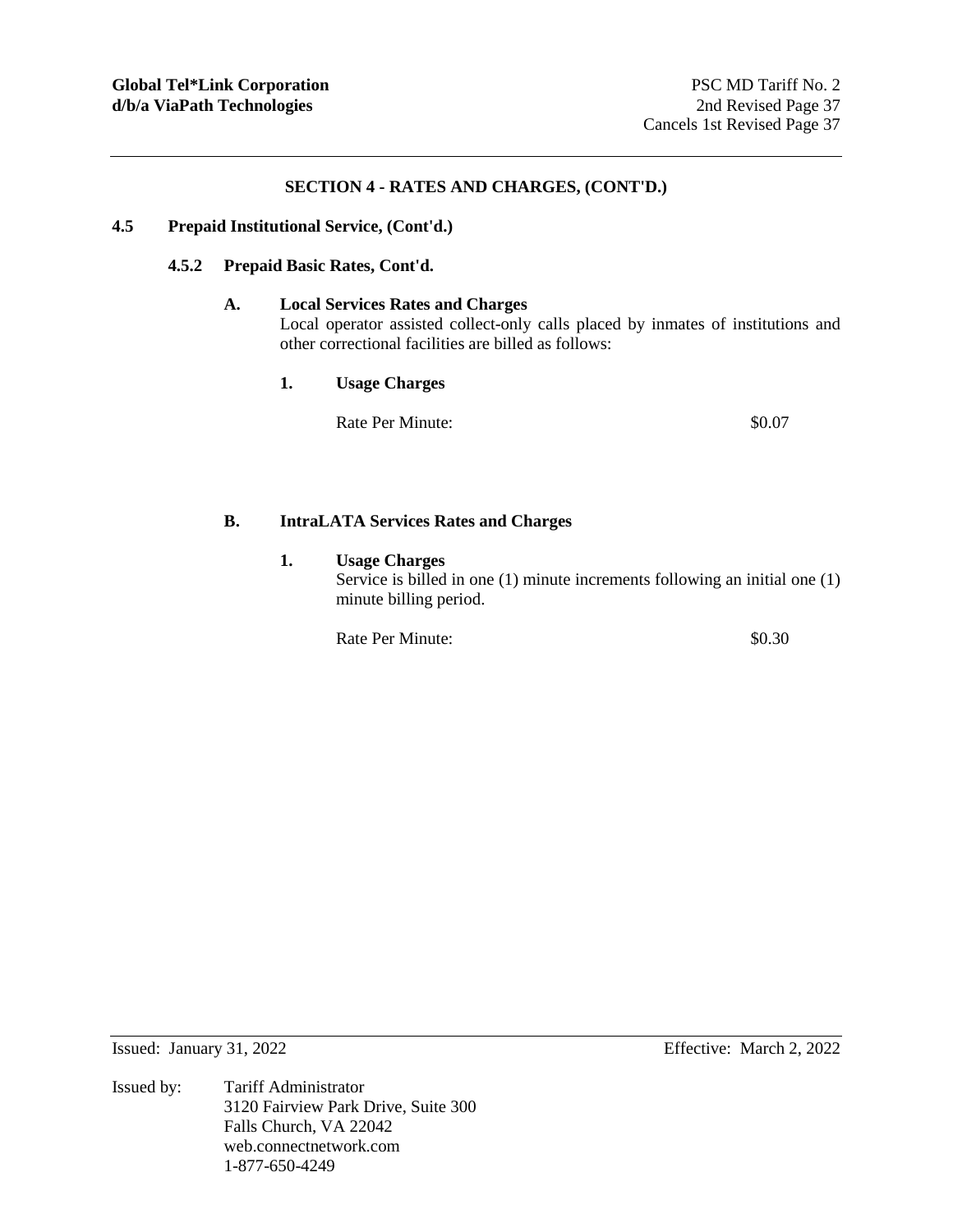## **4.5 Prepaid Institutional Service, (Cont'd.)**

## **4.5.2 Prepaid Basic Rates, Cont'd.**

# **C. InterLATA Services Rates and Charges**

## **1. Usage Charges**

Service is billed in one (1) minute increments following an initial one (1) minute billing period.

Rate Per Minute:  $\qquad 80.45$ 

Issued: January 31, 2022 Effective: March 2, 2022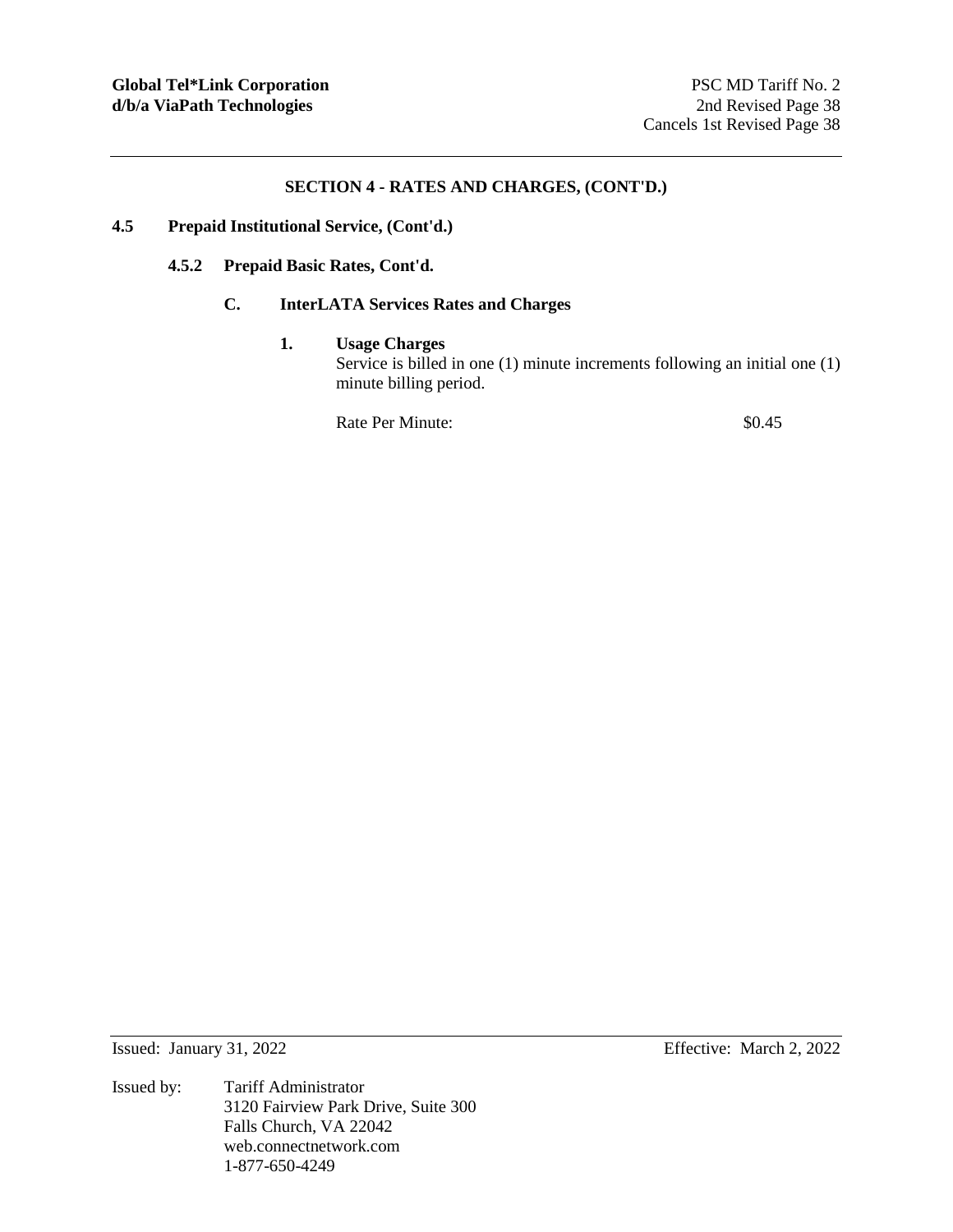#### **4.6 Advance Pay Accounts**

In those areas where the Company does not have a direct billing agreement with the existing local exchange carrier, or upon a Customer's request, the Company will set up a Advance Pay Account with the Called Party (Customer) for payment of collect calls placed from institutions served by the Company. Funds in the Customer's Advance Pay account may only be used for payment of collect calls placed by inmates to telephone numbers specified by the Customer. Establishment and maintenance of an Advance Pay Account is required to complete collect calls to Customers served by local exchange carriers with which the Company does not have an existing direct billing and collection agreement.

Upon request, the Company will provide the Customer with a personal identification number (PIN) and a toll-free number to call in order to set up the account information, including the permissible numbers that the inmate may call.

Additional payments will be accepted with a \$50.00 payment maximum. Initial and additional payments into the account may be made by cash, check, or credit card or Western Union. Transaction fees will apply for credit card and check by phone transactions. All payments will be subject to applicable taxes.

When an inmate places a call, the Customer is informed of both the caller's identity and the account balance prior to accepting the call. Customers may also contact the Company's toll-free customer service number for account balance information at any time.

If the Advance Pay Account balance becomes depleted, calls placed to the numbers specified by the Customer will be blocked until the Advance Pay Account is replenished.

The Customer may close the Advance Pay Account at any time, but accounts are automatically closed following three months of inactivity. The Customer may seek a refund of unused Advance Pay balances upon request at any time, even if the account has been closed. Any remaining balance in the account will be refunded to the Customer after deducting any call charges, applicable taxes, and transaction fees incurred during the current billing cycle. **(T) (T) (T) (T) (T)** 

All security measures and inmate calling restrictions as set forth elsewhere in this tariff are also applicable for any calls made using an Advance Pay Account.

Issued by: Tariff Administrator 3120 Fairview Park Drive, Suite 300 Falls Church, VA 22042 web.connectnetwork.com 1-877-650-4249

Issued: January 31, 2022 Effective: March 2, 2022

**(T)**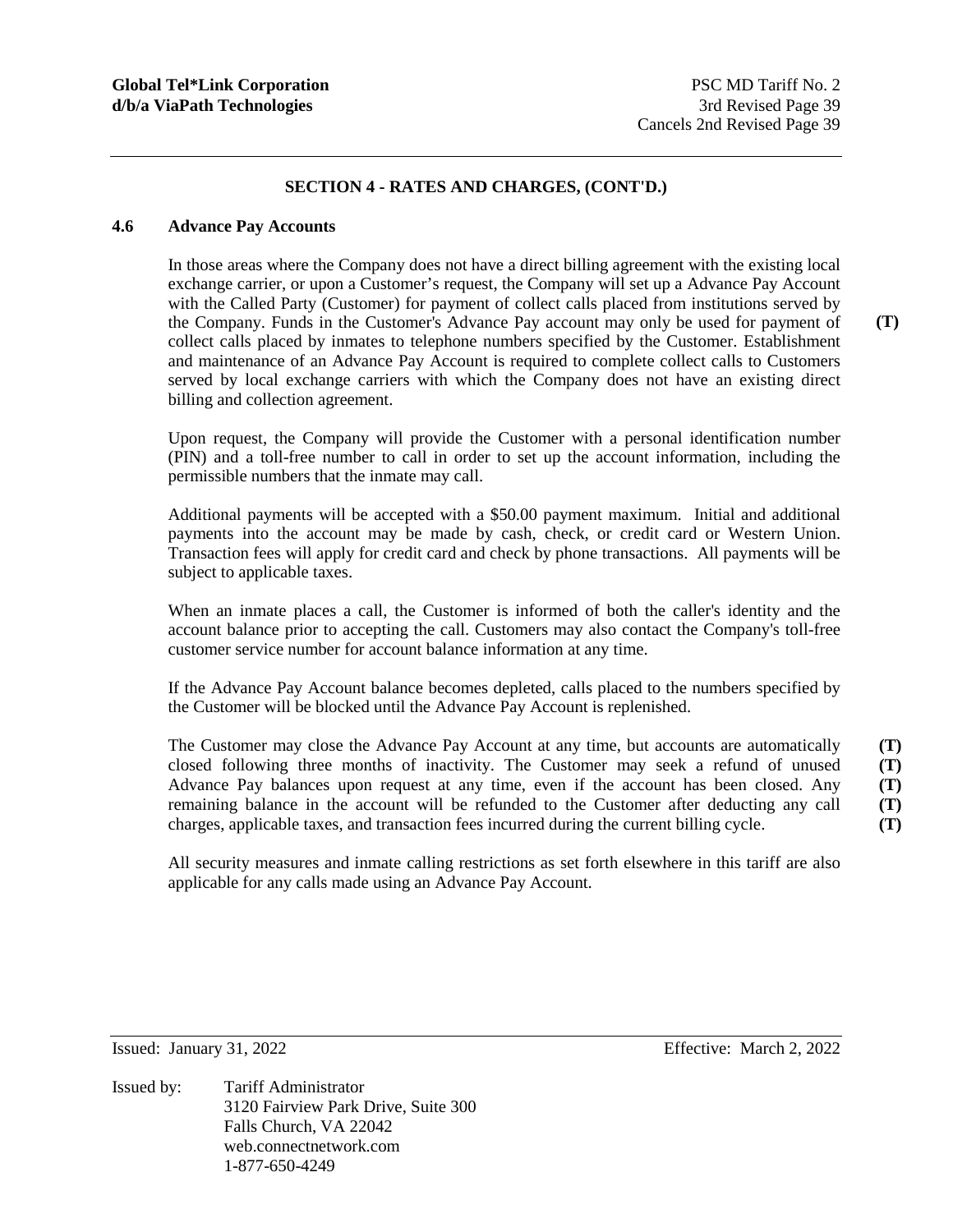## **4.6 Advance Pay Accounts**

## **4.6.1 Rates and Charges**

- **A. Option 1** Advance Pay Customers' rates and charges are the same as those set forth in the Company's institutional collect call rate schedules.
- **B. Option 2** Rates and charges for Advance Pay Accounts are provided at a ten percent discount off standard institutional collect rates and charges.

Issued: January 31, 2022 Effective: March 2, 2022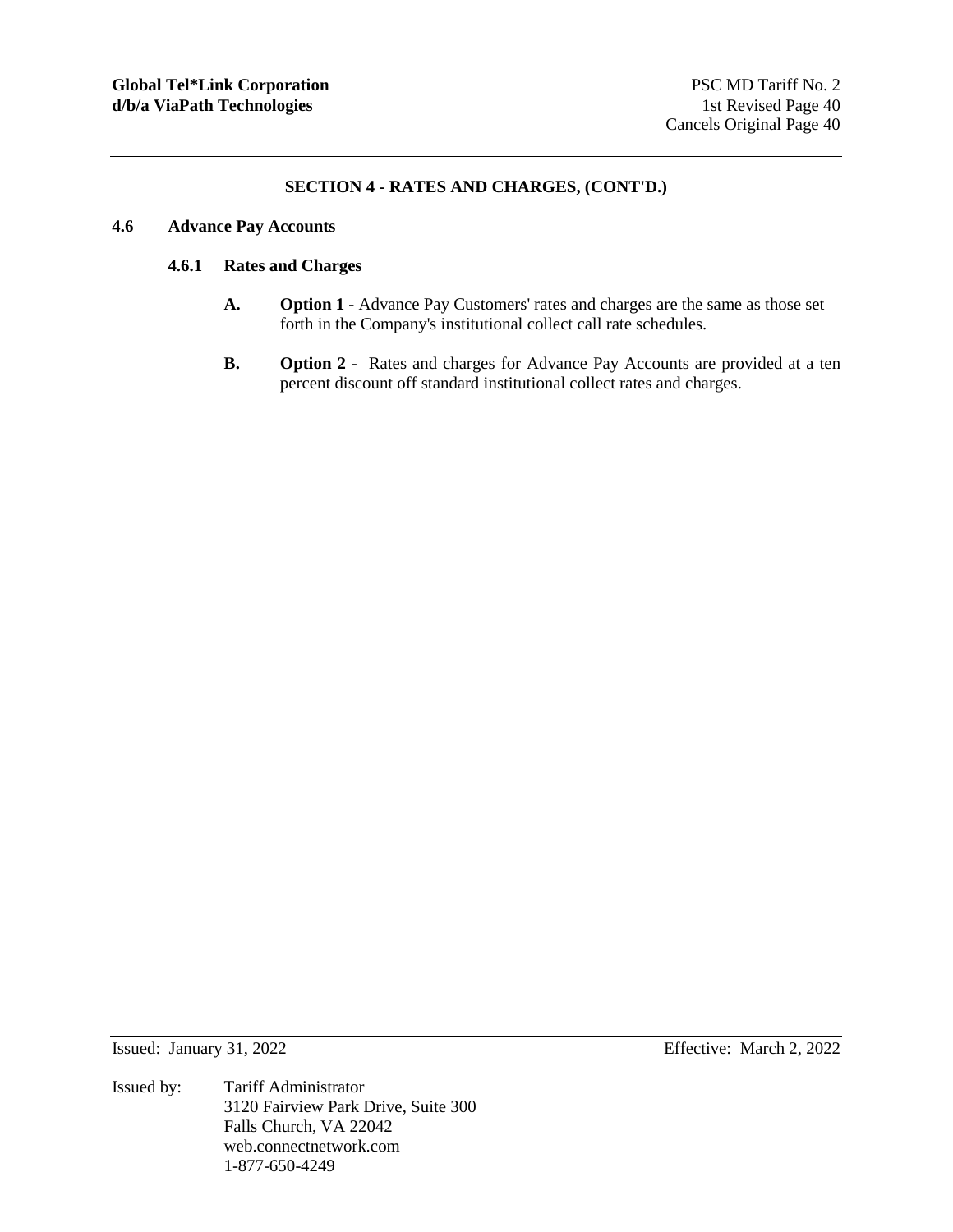**4.7 [Reserved For Future Use]** 

Issued by: Tariff Administrator 3120 Fairview Park Drive, Suite 300 Falls Church, VA 22042 web.connectnetwork.com 1-877-650-4249